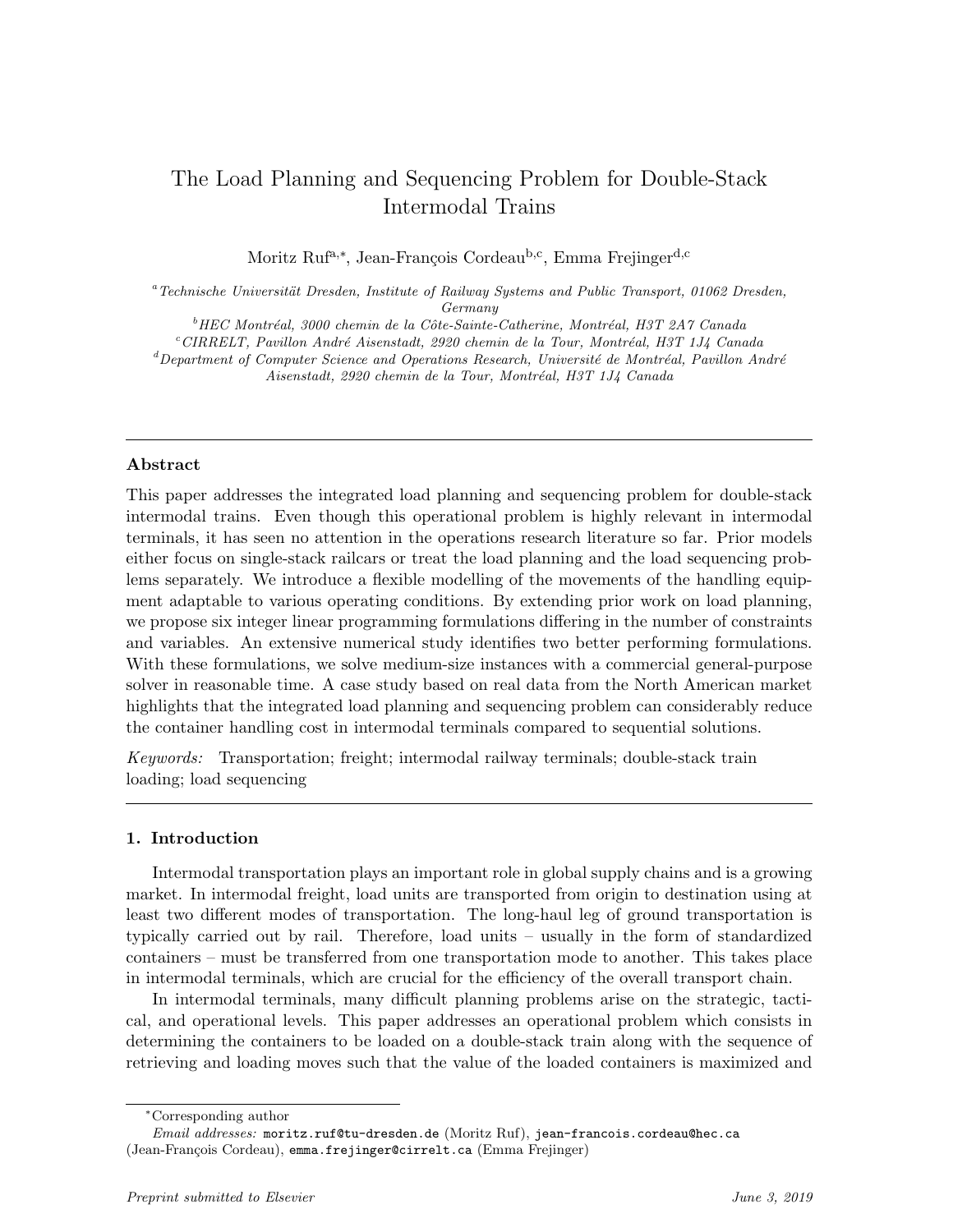the handling effort in the terminal is minimized. We refer to this problem as the load planning and sequencing problem (LPSP) for double-stack intermodal trains.

Even though this problem is highly integrated, it has mostly been treated as two separate problems in the related literature. The load planning problem finds a subset of stored containers to be loaded on a train and the exact way of loading them to minimize the value of unloaded containers while obeying all relevant technical constraints. The so-called load plan then imposes restrictions on the load sequencing problem, whose aim is to determine a loading order of containers meeting all relevant constraints and minimizing the handling cost in the terminal.

Solving these problems sequentially might lead to unfavourable results: the load plan is determined without taking sequencing constraints into account and the load sequencing is based on a fixed load plan. Considering two containers allocated to the same railcar one on top of the other, it is necessary to place the container assigned to the bottom slot onto the railcar first. If this particular container cannot be retrieved from the stack before the second container, unproductive handling movements inevitably take place. However, there are typically many different optimal load plans that comprise the same or a similar set of containers. Taking the sequencing constraints into account while determining the load plan, one could switch the container assignments and achieve a load plan with exactly the same commercial value, thus allowing a more efficient loading sequence. Integrating the load planning and the load sequencing problems can therefore reduce the loading effort without deteriorating the load plan.

The integrated problem is, however, very challenging due to many complex loading rules depending on railcar and container characteristics connected with varying retrieving sequences determined by crane types, container positions and characteristics. By contrast to single-stack railcars, the sequencing does not only depend on the stacking position but also on the current loading state of each railcar. This is why even small changes in the load plan can have a large impact on the load sequencing. In addition, we consider an operational problem which should be solved within minutes.

Most of the existing literature related to the load planning problem considers single-stack railcars (e.g., [Bruns and Knust,](#page-27-0) [2012;](#page-27-0) [Dotoli et al.,](#page-28-0) [2013\)](#page-28-0), even though double-stacking of containers is of high relevance for the North American market. [Mantovani et al.](#page-28-1) [\(2018\)](#page-28-1) propose a novel model for the load planning problem dealing with a high variety of containers and railcars, including double-stacking. They solve instances with up to over 1,000 containers to optimality using a generic all-purpose solver. However, the load sequencing is not considered part of the problem. A few papers have addressed the integrated LPSP, namely [Corry and](#page-28-2) [Kozan](#page-28-2) [\(2006\)](#page-28-2) and [Ambrosino et al.](#page-27-1) [\(2011\)](#page-27-1), among others. Even though they solely consider single-stack railcars, large instances cannot be solved by exact methods. Part of the models make simplifying assumptions such as pre-set loading sequences, the exclusion of rehandling movements, or the prohibition of overbooking. The largest instances solved to optimality without those simplifying assumptions comprise 40 containers [\(Ambrosino et al.,](#page-27-2) [2013\)](#page-27-2).

The contributions of this paper are threefold: First, we introduce six integer linear program (ILP) formulations for the LPSP for double-stack intermodal trains including a flexible way to model the local restrictions related to handling equipment and terminal layout. This problem is of high practical relevance, especially for rail freight on the North American market, but has seen no attention in the literature so far. We hereby build on the work of [Mantovani](#page-28-1) [et al.](#page-28-1) [\(2018\)](#page-28-1) and extend their mathematical model. The presented models differ in the number of constraints and variables. Second, we numerically assess the performance of the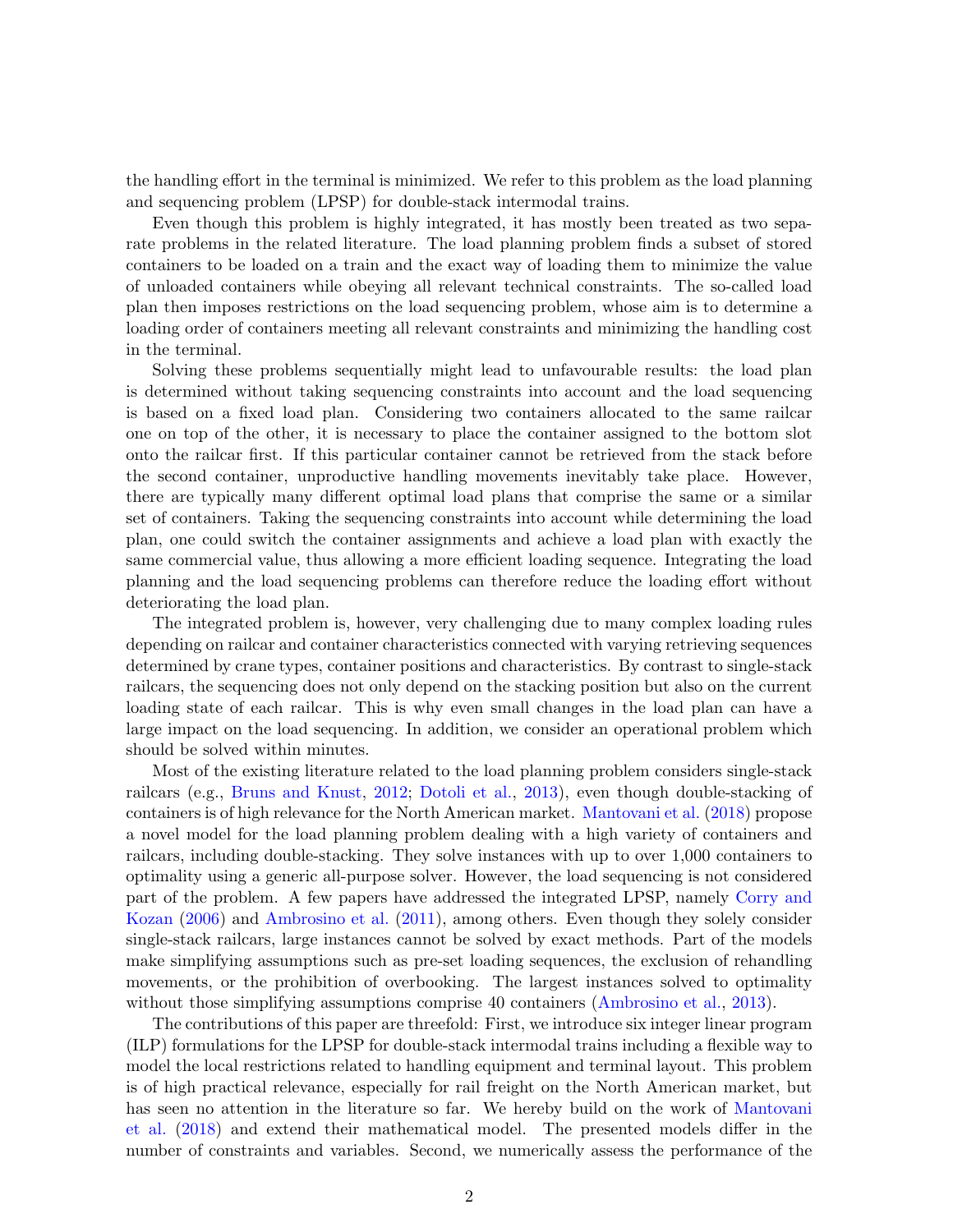ILP formulations by conducting extensive numerical experiments both with gantry crane and reach stacker movements by applying an exact algorithm. We also evaluate different ways to integrate distance in the objective function. The experiments allow us to identify two better performing formulations, which introduce two sets of decision variables related to the loading sequence of the containers and to the loading state of the platforms. With these formulations, an optimal load and sequence plan can be reliably found for blocks of 1,000 ft and 75 containers. Third, we report results of a case study highlighting the benefits of our model compared to sequential models in terms of a significant reduction of the handling cost in terminals. In the test instances comprising 50 containers, the sequential solutions require on average 4.1 rehandled containers for gantry cranes and 5.9 for reach stackers, respectively. The rehandling of containers and other unproductive movements can be totally avoided for all instances when solving the integrated model.

The remainder of this paper is structured as follows: Section [2](#page-2-0) gives an overview of the related literature. Section [3](#page-5-0) introduces the problem statement of the LPSP for double-stack intermodal trains. In Section [4,](#page-9-0) we propose different ILP models for the LPSP and describe the solution procedure. The benefits and drawbacks of each formulation are discussed in Section [5,](#page-18-0) where we conduct extensive numerical experiments. In Section [6,](#page-25-0) we conclude the paper and outline some directions for further research.

#### <span id="page-2-0"></span>2. Literature review

There exist several decision problems related to the planning and operation of container terminals [\(Vis and de Koster,](#page-29-0) [2003;](#page-29-0) [Steenken et al.,](#page-29-1) [2004;](#page-29-1) [Stahlbock and Voß,](#page-29-2) [2008;](#page-29-2) [Carlo](#page-27-3) [et al.,](#page-27-3) [2014a](#page-27-3)[,b\)](#page-27-4). According to a classification of operational problems arising in terminals provided by [Boysen et al.](#page-27-5) [\(2010\)](#page-27-5), the problem addressed in this paper comprises two out of five subproblems: deciding on the containers' positions on trains and on the sequence of container moves per crane. In spite of a multitude of papers on related problems, there is to the best of our knowledge no model considering the integrated LPSP for double-stack intermodal trains.

#### <span id="page-2-1"></span>2.1. Load planning problem

As stated by [Mantovani et al.](#page-28-1) [\(2018\)](#page-28-1), the load planning problem for intermodal trains can be seen as a special case of the packing-cutting-knapsack problem [\(Dowsland and Dowsland,](#page-28-3) [1992;](#page-28-3) [Dyckhoff et al.,](#page-28-4) [1997;](#page-28-4) [Martello and Toth,](#page-28-5) [1990;](#page-28-5) Wäscher et al., [2005\)](#page-29-3). According to a common typology (Wäscher et al., [2005;](#page-29-3) [Dyckhoff,](#page-28-6) [1990\)](#page-28-6), the load planning problem is similar to a Multiple Identical Large Object Placement Problem: the value of weakly heterogeneous small items (standardized containers) assigned to a defined set of objects similar in size (railcars) needs to be maximized. The main difference to known packing-cutting-knapsack problems is that the objects and items are of similar dimensions [\(Mantovani et al.,](#page-28-1) [2018\)](#page-28-1).

The load planning problem has been extensively studied with different levels of detail. Some papers focus on particularly detailed modelling of weight restrictions [\(Bruns and Knust,](#page-27-0) [2012;](#page-27-0) [Heggen et al.,](#page-28-7) [2016\)](#page-28-7). Others incorporate global restrictions, e.g., the unloading effort in other terminals, with the local loading rules in the considered terminal [\(Heggen et al.,](#page-28-7) [2016;](#page-28-7) [Dotoli et al.,](#page-28-0) [2013,](#page-28-0) [2015,](#page-28-8) [2017;](#page-28-9) [Bostel and Dejax,](#page-27-6) [1998;](#page-27-6) [Cichenski et al.,](#page-28-10) [2017\)](#page-28-10). Double-stack trains are considered in a few models [\(Corry and Kozan,](#page-28-11) [2008;](#page-28-11) [Bruns and Knust,](#page-27-0) [2012;](#page-27-0) [Heggen](#page-28-7) [et al.,](#page-28-7) [2016;](#page-28-7) [Lai et al.,](#page-28-12) [2008a,](#page-28-12)[b;](#page-28-13) [Mantovani et al.,](#page-28-1) [2018\)](#page-28-1), however, numerical experiments are only reported in the latter three. [Lai et al.](#page-28-12) [\(2008a,](#page-28-12)[b\)](#page-28-13) make simplifying assumptions that may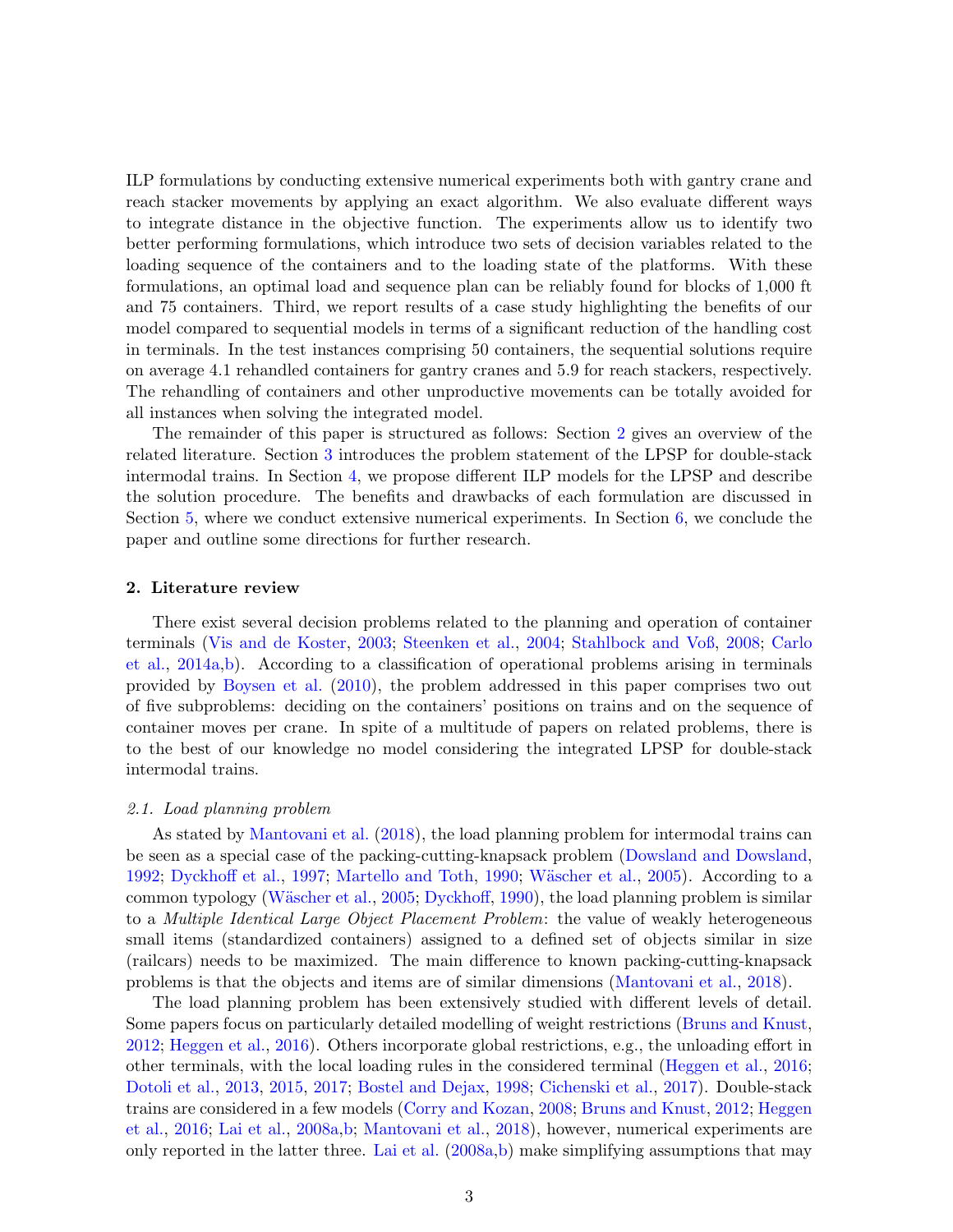lead to invalid load plans in practice [\(Mantovani et al.,](#page-28-1) [2018\)](#page-28-1). The variety of containers and railcars considered ranges from homogeneous containers [\(Bostel and Dejax,](#page-27-6) [1998;](#page-27-6) [Corry and](#page-28-2) [Kozan,](#page-28-2) [2006;](#page-28-2) [Wang and Zhu,](#page-29-4) [2014\)](#page-29-4) to a realistic variety of container and railcar characteristics [\(Bruns and Knust,](#page-27-0) [2012;](#page-27-0) [Mantovani et al.,](#page-28-1) [2018\)](#page-28-1). Common objectives are the maximization of the value of loaded containers and the minimization of setup costs (preparation of the railcar for a given combination of container types). Other papers concentrate on the number of necessary railcars [\(Corry and Kozan,](#page-28-11) [2008\)](#page-28-11), on the aerodynamic efficiency [\(Lai et al.,](#page-28-12) [2008a](#page-28-12)[,b\)](#page-28-13) or on the wear of breaking mechanisms [\(Corry and Kozan,](#page-28-2) [2006\)](#page-28-2). In some papers, the minimization of the handling cost is the aim of the load plan without determining the actual loading sequence of the cranes [\(Bostel and Dejax,](#page-27-6) [1998;](#page-27-6) [Corry and Kozan,](#page-28-11) [2008\)](#page-28-11). [Bruns](#page-27-7) [et al.](#page-27-7) [\(2014\)](#page-27-7) focus on robust load plans considering uncertainties in the input parameters. Due to the complexity of the problem, several heuristic solution methods are proposed [\(Bostel](#page-27-6) [and Dejax,](#page-27-6) [1998;](#page-27-6) [Corry and Kozan,](#page-28-11) [2008;](#page-28-11) [Dotoli et al.,](#page-28-8) [2015;](#page-28-8) [Anghinolfi et al.,](#page-27-8) [2014\)](#page-27-8). The largest instances solved to optimality contain over 1,000 containers [\(Mantovani et al.,](#page-28-1) [2018\)](#page-28-1).

#### 2.2. Load planning and sequencing problem

Most of the literature on load sequencing problems is applied to maritime container terminals (see [Bierwirth and Meisel,](#page-27-9) [2010](#page-27-9) for a thorough overview on quay crane scheduling problems and [Boysen et al.,](#page-27-10) [2017](#page-27-10) for a classification scheme). [Imai et al.](#page-28-14) [\(2006\)](#page-28-14) investigate the simultaneous stowage and load planning for a container ship aiming at maximizing stability and minimizing the rehandling of containers in the yard. They propose a multi-objective integer programming formulation. Related problems are the Block Relocation Problem (BRP) and the Pre-Marshalling Problem (PMB). The BRP finds a minimal number of relocation movements for a given retrieval sequence, whereas the PMB organizes the blocks such that the number of relocation movements found by the BRP is minimized (Expósito-Izquierdo [et al.,](#page-28-15) [2015\)](#page-28-15). However, the loading sequence is an input and not subject to optimization for both problems. The load sequencing problem itself can be seen as a NP-hard asymmetric traveling salesman problem [\(Boysen et al.,](#page-27-5) [2010\)](#page-27-5).

Some settings conduct the load sequencing in a second stage based on a fixed load plan either by optimization [\(Bostel and Dejax,](#page-27-6) [1998;](#page-27-6) [Wang and Zhu,](#page-29-4) [2014;](#page-29-4) [Souffriau et al.,](#page-29-5) [2009\)](#page-29-5) or simulation [\(Corry and Kozan,](#page-28-11) [2008\)](#page-28-11). We, however, consider the integrated LPSP for doublestack intermodal trains. Similar integrated problems are addressed in some papers, but none of them permits double-stacking of containers on trains. In addition to the dimensions discussed in the previous section, the models differ in loading and rehandling policies as well as in the number and characteristics of cranes.

Like all other papers apart from [Corry and Kozan](#page-28-2) [\(2006\)](#page-28-2), we assume that the train has been unloaded in a prior stage and the scope of the problem is limited to the loading process. The vast majority of the papers – including ours – assume that the sequencing problem is decomposable by crane and therefore consider one crane at a time. This relates to the yard partition problem, which divides intermodal terminals into disjunct areas levelling the workload for cranes [\(Boysen and Fliedner,](#page-27-11) [2010;](#page-27-11) [Boysen et al.,](#page-27-5) [2010\)](#page-27-5). However, a few papers involve more than one crane in the sequencing problem [\(Ambrosino et al.,](#page-26-0) [2016;](#page-26-0) [Otto et al.,](#page-28-16) [2017\)](#page-28-16).

Some settings restrict the loading sequence of the train from its head to its rear [\(Ambrosino](#page-27-1) [et al.,](#page-27-1) [2011;](#page-27-1) [Ambrosino and Caballini,](#page-27-12) [2018\)](#page-27-12). A few papers investigate the impact of forbidding non-sequential loading orders and find that the complexity of the problem is considerably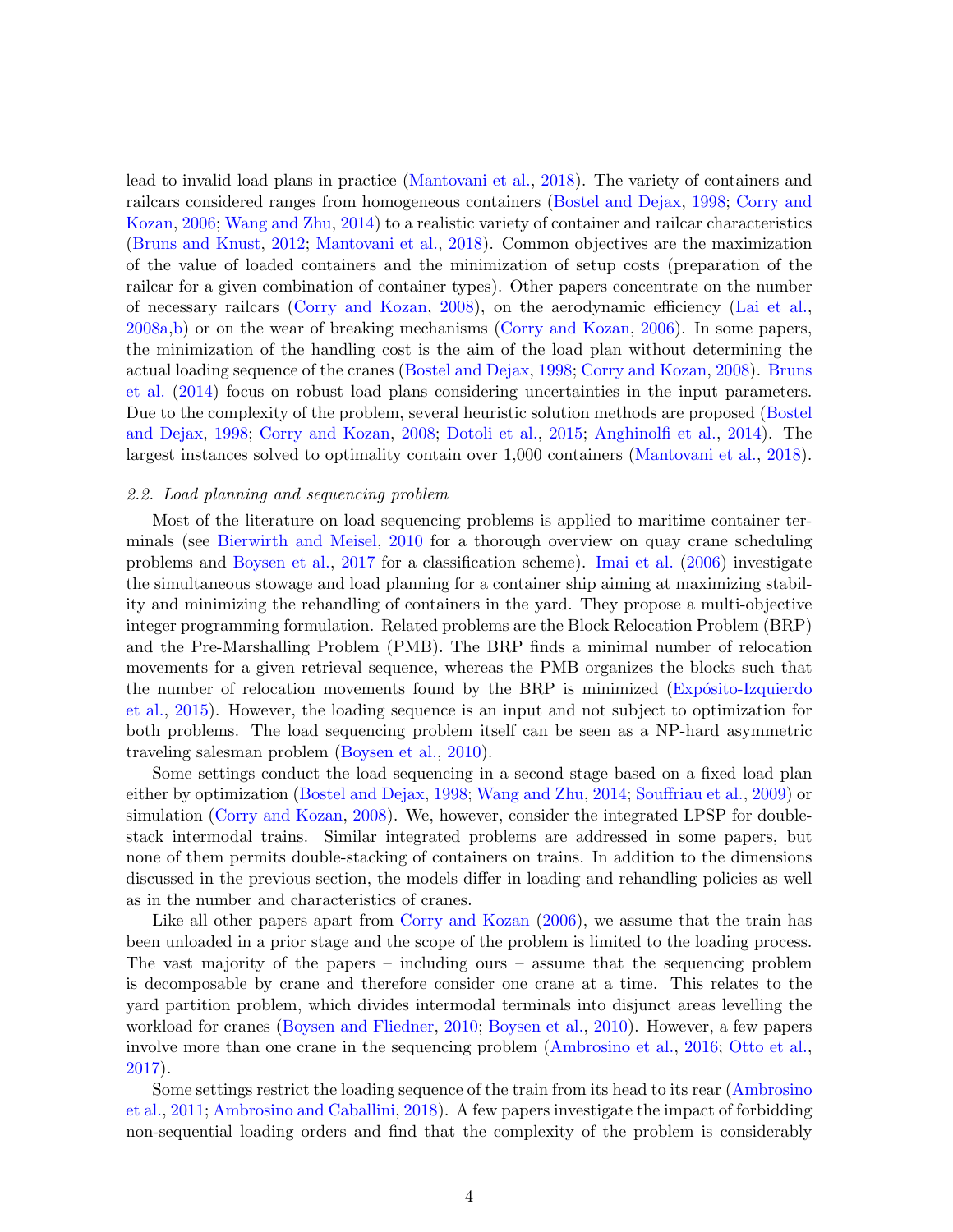reduced [\(Ambrosino et al.,](#page-27-2) [2013;](#page-27-2) [Ambrosino and Siri,](#page-27-13) [2014\)](#page-27-13). As the instances with a nonsequential loading policy could not be solved to optimality, no consequences on the number of rehandlings are reported. Others, similar to ours, impose a non-sequential loading of the train [\(Ambrosino and Siri,](#page-27-14) [2015;](#page-27-14) [Ambrosino et al.,](#page-26-0) [2016;](#page-26-0) [Corry and Kozan,](#page-28-2) [2006\)](#page-28-2). All load planning and sequencing papers allow rehandlings of containers, yet the processes differ depending on the considered setting. In [Corry and Kozan](#page-28-2) [\(2006\)](#page-28-2), a container is rehandled if it cannot be directly transferred from an inbound truck to an outbound train. In the other papers, rehandlings occur if a needed container cannot be accessed in the storage area and other blocking containers must be retrieved first. Some computational studies investigate the consequences of forbidding reshuffles [\(Ambrosino et al.,](#page-27-2) [2013;](#page-27-2) [Ambrosino and Siri,](#page-27-13) [2014\)](#page-27-13). Contrary to the prohibition of non-sequential loading orders, the complexity of the problem remains high and it cannot be quickly solved with a general-purpose solver [\(Ambrosino and](#page-27-13) [Siri,](#page-27-13) [2014\)](#page-27-13).

We consider here a static environment with deterministic data: the availability of containers and railcars does not change over time. By contrast, a dynamic setting with uncertainty in the data is treated by [Corry and Kozan](#page-28-2) [\(2006\)](#page-28-2). They adapt the load plan in a rolling horizon environment by solving a deterministic model with updated data each time a trigger event occurs.

Typical objectives of the LPSP are the minimization of the handling cost consisting of rehandlings [\(Corry and Kozan,](#page-28-2) [2006;](#page-28-2) [Ambrosino et al.,](#page-27-1) [2011,](#page-27-1) [2013;](#page-27-2) [Ambrosino and Siri,](#page-27-13) [2014;](#page-27-13) [Ambrosino et al.,](#page-26-0) [2016;](#page-26-0) [Ambrosino and Caballini,](#page-27-12) [2018\)](#page-27-12) and costs for the distance covered by the handling equipment [\(Corry and Kozan,](#page-28-2) [2006;](#page-28-2) [Ambrosino et al.,](#page-27-2) [2013;](#page-27-2) [Ambrosino and Siri,](#page-27-13) [2014\)](#page-27-13). The latter costs are interpreted in different ways. [Corry and Kozan](#page-28-2) [\(2006\)](#page-28-2) only take into account the costs if the slot assignment of a container is changed compared to a prior load plan, because they assume that trucks deliver containers straight to the initially assigned railcar. [Ambrosino et al.](#page-27-2) [\(2013\)](#page-27-2) consider the distance travelled by the gantry crane along the track, whereas [Ambrosino and Siri](#page-27-13) [\(2014\)](#page-27-13) only consider unproductive backward movements of the crane. The latter two papers exclude the costs for the distance of reach stackers that place the containers next to the assigned railcar. Most papers additionally incorporate objectives related to the load planning problem discussed in Section [2.1.](#page-2-1)

Due to the complexity of the problem, exact algorithms are applied only to small instances. Some papers develop tailored heuristic solution techniques [\(Ambrosino et al.,](#page-27-1) [2011;](#page-27-1) [Ambrosino](#page-27-14) [and Siri,](#page-27-14) [2015;](#page-27-14) [Ambrosino and Caballini,](#page-27-12) [2018\)](#page-27-12). The largest instances solved to optimality are relatively small compared to the load planning problem. [Ambrosino et al.](#page-27-2) [\(2013\)](#page-27-2) solve instances comprising 40 containers allowing a non-sequential loading order and rehandling of containers. [Ambrosino and Siri](#page-27-14) [\(2015\)](#page-27-14) solve instances with 50 containers imposing a strictly sequential loading order. [Ambrosino et al.](#page-26-0) [\(2016\)](#page-26-0) consider two cranes and solve instances with 24 containers to optimality. Recall that the former models do not consider double-stacking of containers.

# 2.3. Summary

Table [1](#page-5-1) extends the literature review by [Heggen et al.](#page-28-7) [\(2016\)](#page-28-7) and summarizes the characteristics of the LPSP discussed earlier. As this literature review shows, and to the best of our knowledge, there is no model that treats the LPSP for double-stack intermodal trains. So far, [Mantovani et al.](#page-28-1) [\(2018\)](#page-28-1) is the only paper that takes a high variety of loading patterns dealing with double-stack railcars into account. However, this model misses the sequencing part. All integrated load planning and sequencing models only consider single-stack railcars.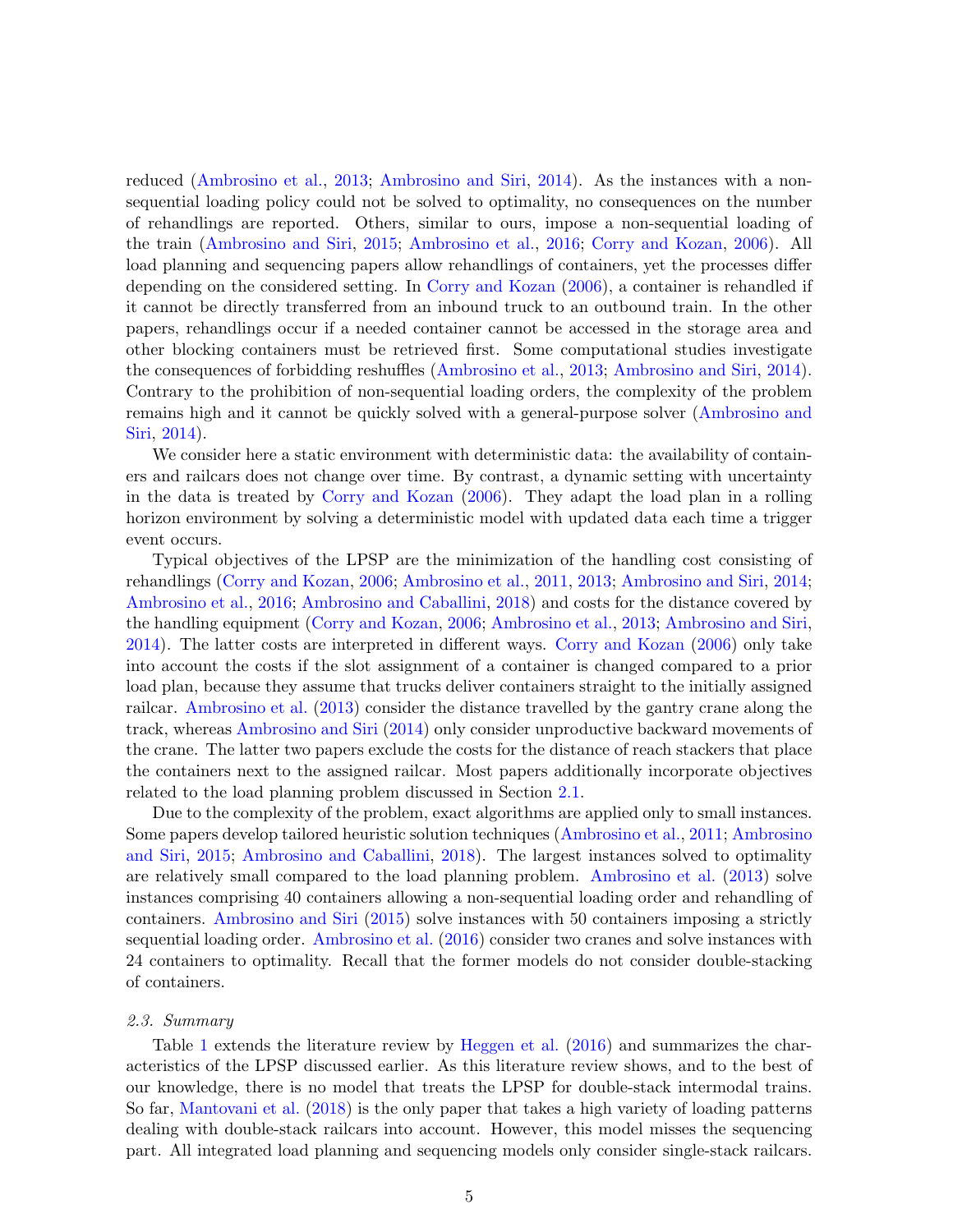Additionally, they either lack in realistic variety of the containers [\(Corry and Kozan,](#page-28-2) [2006\)](#page-28-2) and in flexibility of the loading sequence [\(Ambrosino et al.,](#page-27-1) [2011;](#page-27-1) [Ambrosino and Caballini,](#page-27-12) [2018\)](#page-27-12), or they exclude overbooking of trains [\(Corry and Kozan,](#page-28-2) [2006\)](#page-28-2).

<span id="page-5-1"></span>

|                                                        | Problem       |                 | Characteristics     |                 |                                                      |                          |                   | Objective   |                |       |                                 | Nature<br>of<br>the problem<br>and solution<br>method |                                             |  |
|--------------------------------------------------------|---------------|-----------------|---------------------|-----------------|------------------------------------------------------|--------------------------|-------------------|-------------|----------------|-------|---------------------------------|-------------------------------------------------------|---------------------------------------------|--|
|                                                        | Load planning | Load sequencing | Weight restrictions | Double-stacking | Non-sequential loading                               | Rehandling               | Train utilization | Setup costs | Handling costs | Other | / Dynamic $(s/d)$<br>Static $/$ | Deterministic / Stochastic (d/s)                      | Exact / Heuristic $(e/h)$                   |  |
| Aggoun et al. $(2011)$<br>Ambrosino et al. (2011)      | $\bullet$     |                 |                     |                 |                                                      |                          |                   |             |                |       | $\mathbf d$<br>$\rm S$          | $\rm d$<br>${\rm d}$                                  | $\mathbf{h}$<br>$\mathbf{e}$ + $\mathbf{h}$ |  |
| Ambrosino et al. (2013)                                |               |                 |                     |                 | $\left[ \bullet \right]$                             | $\left[ \bullet \right]$ |                   |             |                |       | $\rm S$                         | $\rm d$<br>$\rm d$                                    | $\rm e$                                     |  |
| Ambrosino and Siri (2014)<br>Ambrosino and Siri (2015) |               |                 |                     |                 | $\left[ \bullet \right]$<br>$\left[ \bullet \right]$ | $\left[ \bullet \right]$ |                   |             |                |       | $\rm S$<br>S                    | $\rm d$                                               | ${\bf e}$<br>$\,$ h                         |  |
| Ambrosino et al. (2016)                                |               |                 |                     |                 |                                                      |                          |                   |             |                |       | S                               | $\rm d$                                               | $\rm e$                                     |  |
| Ambrosino and Caballini (2018)                         |               |                 |                     |                 |                                                      |                          |                   |             |                |       | S                               | $\mathbf d$                                           | $\,$ h                                      |  |
| Anghinolfi et al. (2014)                               |               |                 |                     |                 |                                                      |                          |                   |             |                |       | S                               | $\mathbf d$                                           | $\mathbf{e}$ + $\mathbf{h}$                 |  |
| Bostel and Dejax (1998)                                |               |                 |                     |                 |                                                      |                          |                   |             |                |       | $\mathbf d$                     | $\rm d$                                               | $\mathbf{e}$ + $\mathbf{h}$                 |  |
| Bruns and Knust (2012)                                 |               |                 |                     | $(\bullet)$     |                                                      |                          |                   |             |                |       | S                               | $\rm d$                                               | $\mathbf e$                                 |  |
| Bruns et al. (2014)                                    |               |                 |                     |                 |                                                      |                          |                   |             |                |       | S                               | $\, {\bf S}$                                          | $\mathbf{e}+\mathbf{h}$                     |  |
| Cichenski et al. (2017)                                |               |                 |                     |                 |                                                      |                          |                   |             |                |       | S                               | $\mathbf d$                                           | ${\bf e}$                                   |  |
| Corry and Kozan (2006)                                 |               |                 |                     |                 |                                                      |                          |                   |             |                |       | $\mathbf d$                     | $\mathbf{s}$                                          | ${\bf e}$                                   |  |
| Corry and Kozan (2008)                                 |               |                 |                     | $(\bullet)$     |                                                      |                          |                   |             |                |       | $\mathbf d$                     | S                                                     | $\mathbf h$                                 |  |
| Dotoli et al. $(2013)$<br>Dotoli et al. $(2015)$       |               |                 |                     |                 |                                                      |                          |                   |             |                |       | S                               | d<br>$\mathbf d$                                      | $\mathbf{e}$<br>$\boldsymbol{\mathrm{h}}$   |  |
| Dotoli et al. $(2017)$                                 |               |                 |                     |                 |                                                      |                          |                   |             |                |       | S<br>S                          | $\mathbf d$                                           | ${\bf e}$                                   |  |
| Heggen et al. $(2016)$                                 |               |                 |                     | $\bullet$       |                                                      |                          |                   |             |                |       | S                               | $\mathbf d$                                           | ${\bf e}$                                   |  |
| Lai et al. $(2008a)$                                   |               |                 |                     |                 |                                                      |                          |                   |             |                |       | S                               | $\mathbf d$                                           | ${\bf e}$                                   |  |
| Lai et al. $(2008b)$                                   |               |                 |                     |                 |                                                      |                          |                   |             |                |       | ${\rm d}$                       | $\mathbf S$                                           | ${\bf e}$                                   |  |
| Mantovani et al. (2018)                                |               |                 |                     |                 |                                                      |                          |                   |             |                |       | S                               | ${\rm d}$                                             | ${\bf e}$                                   |  |

Table 1: Related literature on the load planning and the load sequencing problem for intermodal trains (•): model adaptable but not tested, [•]: depending on model in paper

# <span id="page-5-0"></span>3. The load planning and sequencing problem for double-stack intermodal trains

The LPSP is a highly integrated operational problem governed by the characteristics of the layout of the terminal, the containers, the train, and the handling equipment.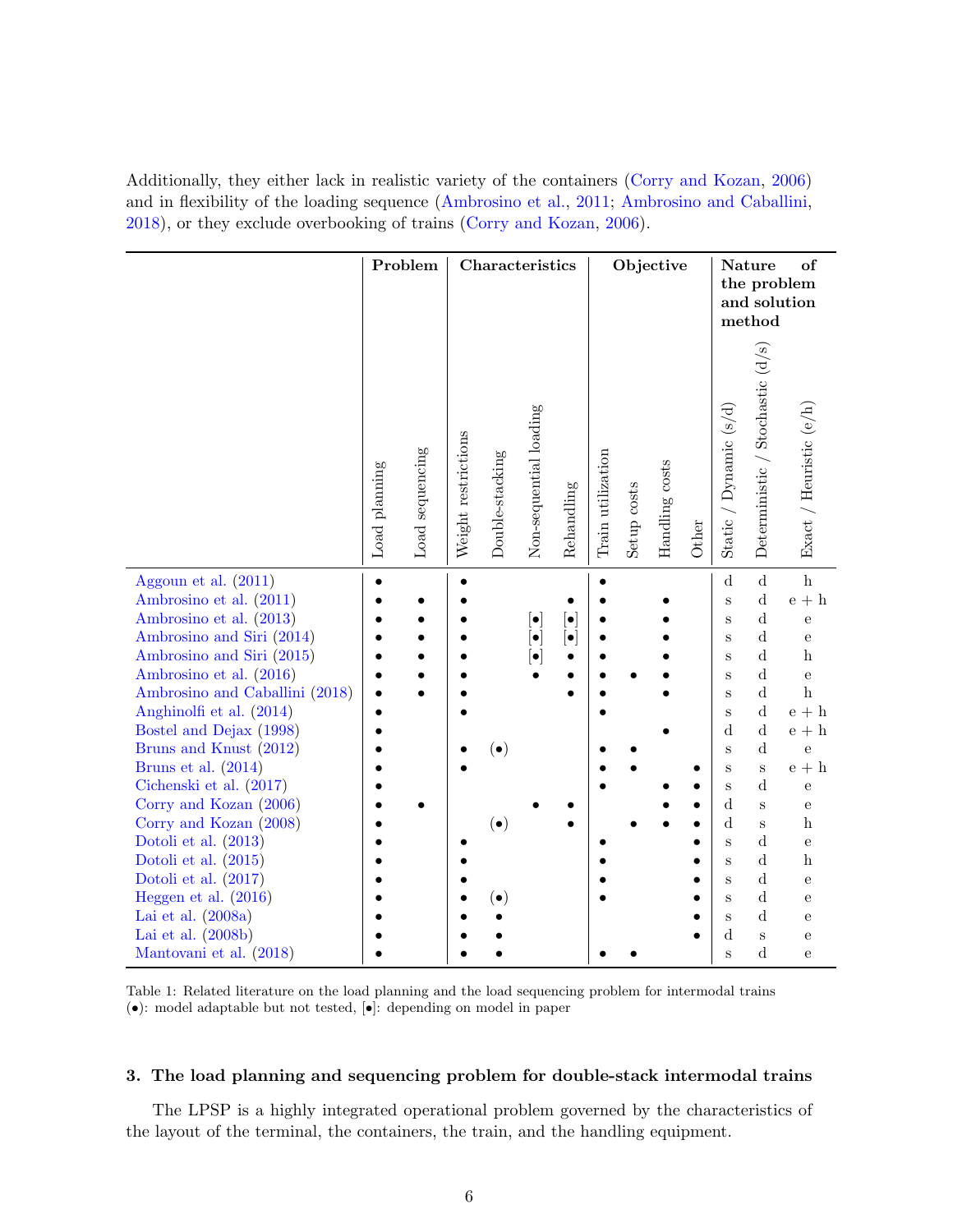### 3.1. Intermodal rail-road terminals

An intermodal rail-road terminal consists of several areas. A schematic layout as considered in this paper is depicted in Figure [1.](#page-6-0) Trucks arrive at the terminal to unload their load units. After being picked up by the handling equipment, the load units are stored in the storage area. Direct rail-road or rail-rail transfers are not considered in this paper. Cranes and trucks may move in the gray zones (Figure [1\)](#page-6-0), but terminal-specific restrictions may apply.

<span id="page-6-0"></span>

Figure 1: Aerial view of the considered container terminal layout

The storage area is divided into several parts according to the containers' destinations. As shown in Figure [1,](#page-6-0) lots are located along the track. Each lot consists of several stacks with a given maximum height. The coordinates  $X, Y$  and  $Z$  indicate the exact position of each container in the storage area. The  $X$ -coordinate refers to the lot. The  $Y$ -coordinate indicates the depth and the Z-coordinate specifies the vertical position of a container. Depending on the handling equipment, the storage area can be accessed from above, from the front side of the stack (seen from the track), or from the back side of the stack (as it is appropriate for the lined container in Figure [1\)](#page-6-0).

When a load unit is due to be loaded on the train, a crane retrieves the container from the storage area, carries it to the train, and loads it onto its assigned slot. If the container is not directly accessible, it is necessary to rehandle blocking containers. The processes for unloading the trains are out of scope of this paper.

#### 3.2. Containers

The load units considered in this paper are standardized containers. As we consider a static problem, the availability of containers or trains does not change during the loading process. Each container is characterized by its size (in the North American market 20 ft, 40 ft, 45 ft, 48 ft and 53 ft), its height (low-cube or high-cube containers), its weight, and its type (e.g., refrigerated, tank). Depending on the container type, different technical loading restrictions may apply and depending on the content, the customer, and the due time, each container has a specific commercial value.

# <span id="page-6-1"></span>3.3. Intermodal double-stack trains

Railcars that have a common destination and leave the terminal in the same train are called a block and trains consist of several blocks. In practice, LPSPs are typically solved for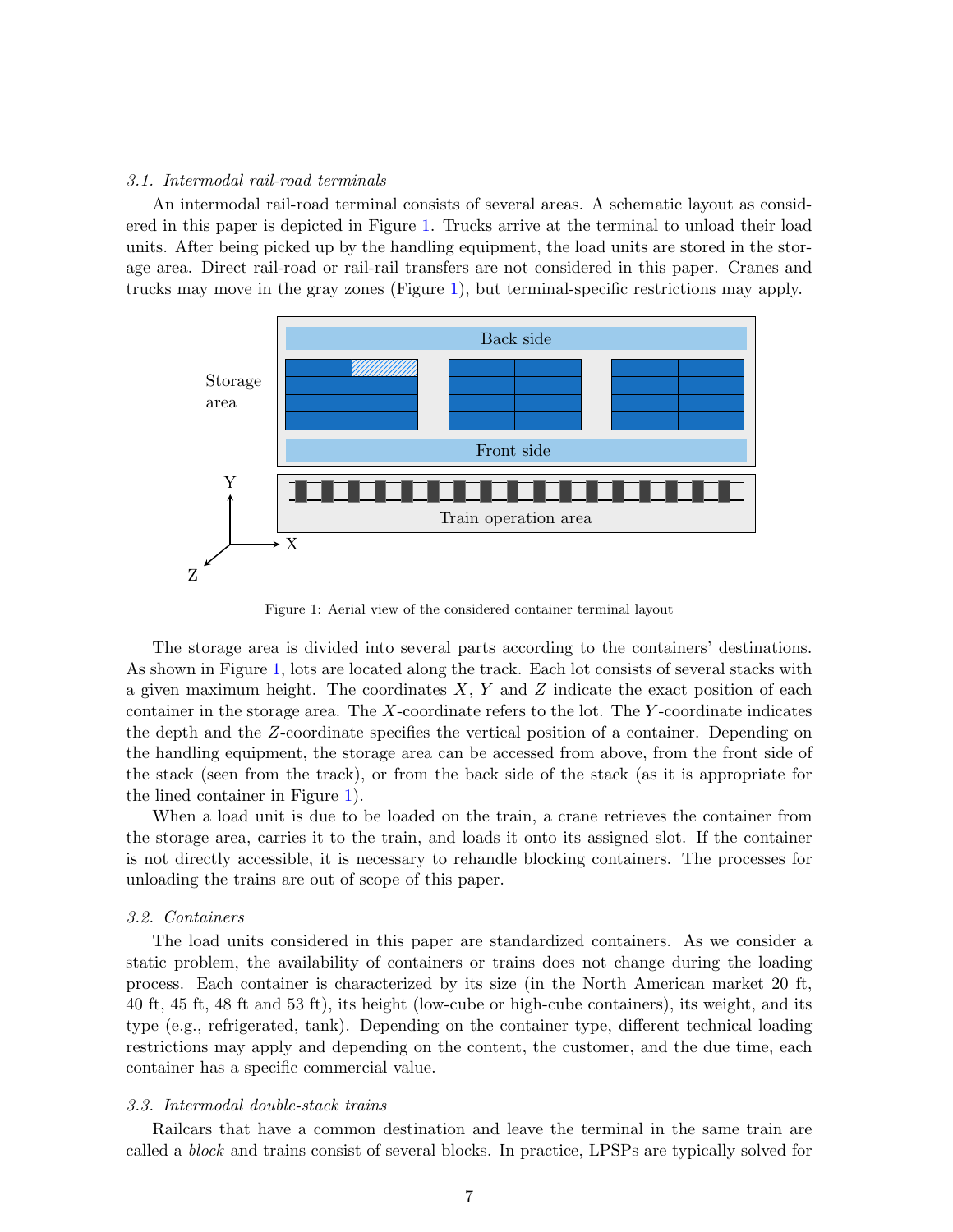blocks and not for the whole train. A block consists of a given sequence of railcars. Each railcar is defined by its type listed in a catalogue widely used in practice [\(Association of](#page-27-15) [American Railroads,](#page-27-15) [2017\)](#page-27-15). The railcars consist of between one and five platforms. Platforms can be either single-stack or double-stack and are characterized by various technical features. Single-stack platforms have one slot, whereas double-stack platforms are equipped with a bottom slot and a top slot.

<span id="page-7-0"></span>Railcars can be used in several configurations differing in the number and length of loaded containers. We refer to these configurations as loading patterns. Since loaded containers can influence the feasible set of container combinations on neighboring platforms of the same railcar, the loading patterns are derived by railcar and not by platform (see [Association](#page-27-15) [of American Railroads,](#page-27-15) [2017](#page-27-15) and [Mantovani et al.,](#page-28-1) [2018](#page-28-1) for further explanations). As an example, Table [2](#page-7-0) gives a subset of loading patterns for a given railcar with one platform.

| Container length [ft]<br>Pattern | 20             | 40 | 45 | 48 | 53 |
|----------------------------------|----------------|----|----|----|----|
| 1                                | 1              | 0  | O  | 0  |    |
| $\overline{2}$                   | 2              | 0  | 0  | 0  |    |
| 3                                | O              | 1  | 0  | 0  |    |
| 4                                | $\overline{2}$ | 1  | 0  | 0  |    |
| 5                                | 2              | 0  | 1  | 0  |    |
| 6                                | $\overline{2}$ | 0  | 0  | 1  |    |
|                                  | $\overline{2}$ | 0  | 0  | 0  |    |
| 8                                | 0              | 2  | 0  | 0  |    |
| 9                                |                |    | 1  | O  |    |
| 10                               |                |    | O  | 1  |    |
| 11                               |                |    |    |    |    |

Table 2: Example of a set of loading patterns for a one-platform railcar: each cell corresponds to the number of containers of a specific length that are included in a given pattern [\(Mantovani et al.,](#page-28-1) [2018\)](#page-28-1).

Besides the loading patterns, additional constraints related to the stability of the load units apply. To meet the regulations related to a maximum height of the center of mass for each loaded platform, a parameter for a maximum weight for top containers is derived per bottom container and platform [\(Association of American Railroads,](#page-27-15) [2017;](#page-27-15) [Mantovani et al.,](#page-28-1) [2018\)](#page-28-1).

We assume that all railcars of the block are empty at the start of the loading process. A top slot can only be loaded if either two 20 ft containers or one container measuring at least 40 ft has been loaded before on the bottom slot of the same platform.

#### 3.4. Handling equipment

Terminals are equipped with special cranes – we consider gantry cranes and reach stackers – that handle the intermodal cargo within the terminal. Gantry cranes are immobile facilities that pick a container from above. Reach stackers, by contrast, are vehicles that lift containers from the side. In this paper, we assume that only one gantry crane or one reach stacker is loading a given block for which we solve the LPSP. The schematic designs of both gantry cranes and reach stackers are depicted in Figure [2.](#page-8-0)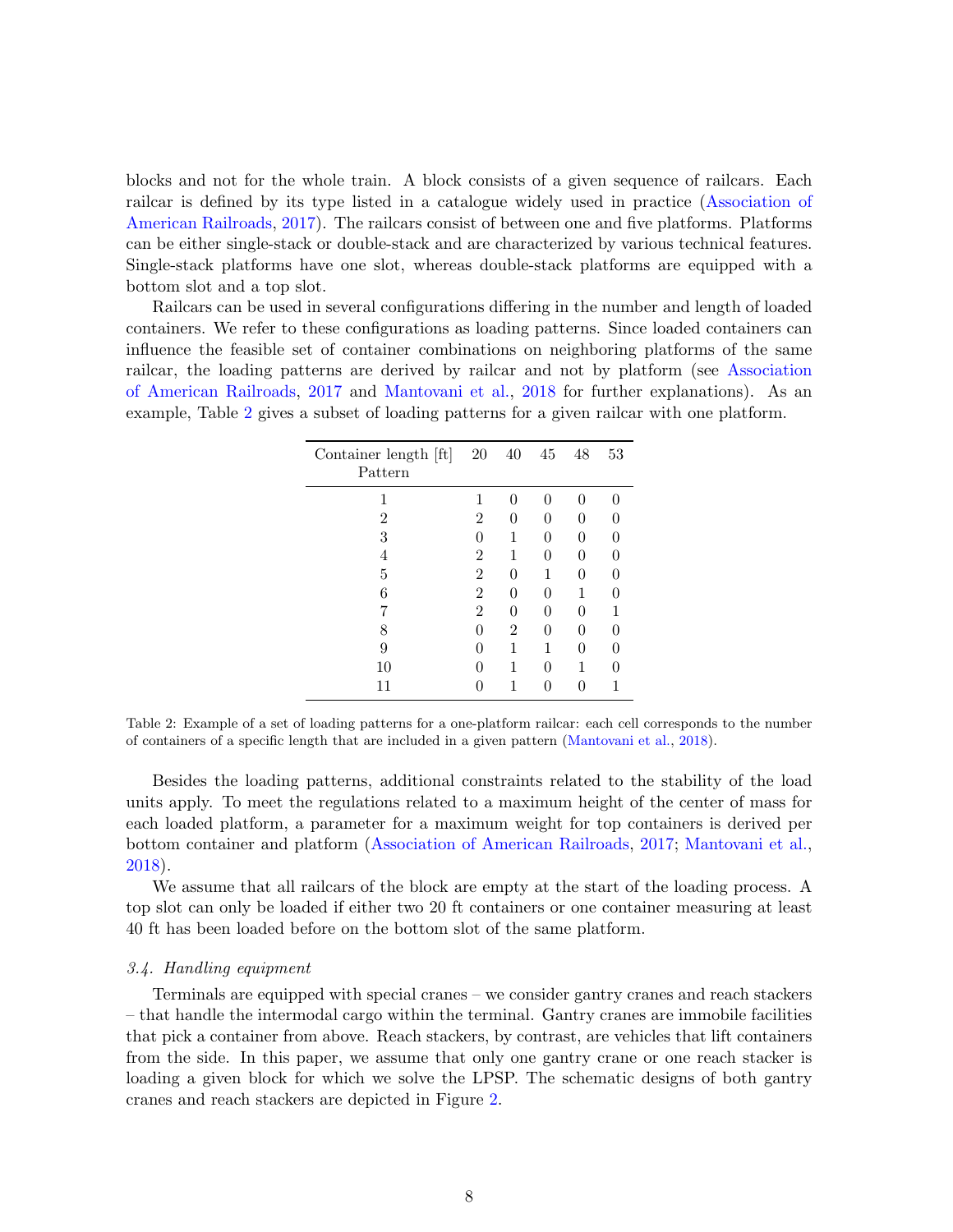<span id="page-8-0"></span>

(a) A gantry crane [\(Adobe Stock,](#page-26-2) [2018a\)](#page-26-2) (b) A reach stacker [\(Adobe Stock,](#page-26-3) [2018b\)](#page-26-3)

Figure 2: Schematic design of gantry cranes and reach stackers

Obviously, not every container can be retrieved by the handling equipment at any time. Therefore, we define accessibility rules for each container. For a gantry crane the rules are simple: a container can only be retrieved if it is the uppermost container of its stack.

For reach stackers, however, the rules are more complex. Reach stackers retrieve containers either from the front side or from the back side of the lot (cf. Figure [1\)](#page-6-0). As all container positions and the possible crane movements are given, impossible sequences between two containers can be derived a priori. We therefore define pairs of containers  $(i, i')$ , such that container  $i'$  must be taken out of the stack before container  $i$ . In other words, the loading sequence  $i$  before  $i'$  is forbidden.

Three sets of forbidden loading sequences are defined: one for the gantry crane  $(M<sup>G</sup>)$ , one for the reach stacker retrieving the containers from the front side  $(M^{RF})$ , and one for the reach stacker from the back side  $(M^{RB})$ . The rules are either derived by geometric dependencies or by technical limitations of the handling equipment. We define the container pairs  $(i, i')$ using the following rules (cf. Figure [3\)](#page-9-1):

- <span id="page-8-3"></span>(a) container *i* is below container *i'*:  $X^i = X^{i'}$ ,  $Y^i = Y^{i'}$ ,  $Z^i < Z^{i'}$
- <span id="page-8-1"></span>(b) container *i* is hidden by *i'*:  $X^i = X^{i'}$ ,  $Y^{i'} < Y^i$ ,  $Z^i \leq Z^{i'}$
- (c) container *i* is more than three positions behind  $i' : X^i = X^{i'}$ ,  $Y^{i'} + 3 \leq Y^i$
- (d) the mass of container i  $(g_i)$  exceeds the threshold  $\theta^1$  for being lifted over one container row:  $X^i = X^{i'}$ ,  $Y^{i'} + 1 = Y^i$ ,  $g_i > \theta^1$
- <span id="page-8-2"></span>(e) the mass of container i  $(g_i)$  exceeds the threshold  $\theta^2$  for being lifted over two container rows:  $X^i = X^{i'}$ ,  $Y^{i'} + 2 = Y^i$ ,  $g_i > \theta^2$
- <span id="page-8-4"></span> $(f) - (i)$  analogously to  $(b) - (e)$  $(b) - (e)$  $(b) - (e)$  restrictions for reach stackers retrieving a container from the back side. The rules are rotated with respect to the Y-coordinate.

The set  $M^G$  comprises all container pairs fitting the rule [\(a\).](#page-8-3) The set  $M^{RF}$  relates to the rules [\(a\)](#page-8-3) – [\(e\),](#page-8-2) and for the set  $M^{RB}$ , the rules [\(a\),](#page-8-3) and [\(f\)](#page-8-4) – [\(i\)](#page-8-4) are relevant. These forbidden movements are illustrated in Figure [3](#page-9-1) and can easily be adapted to local restrictions.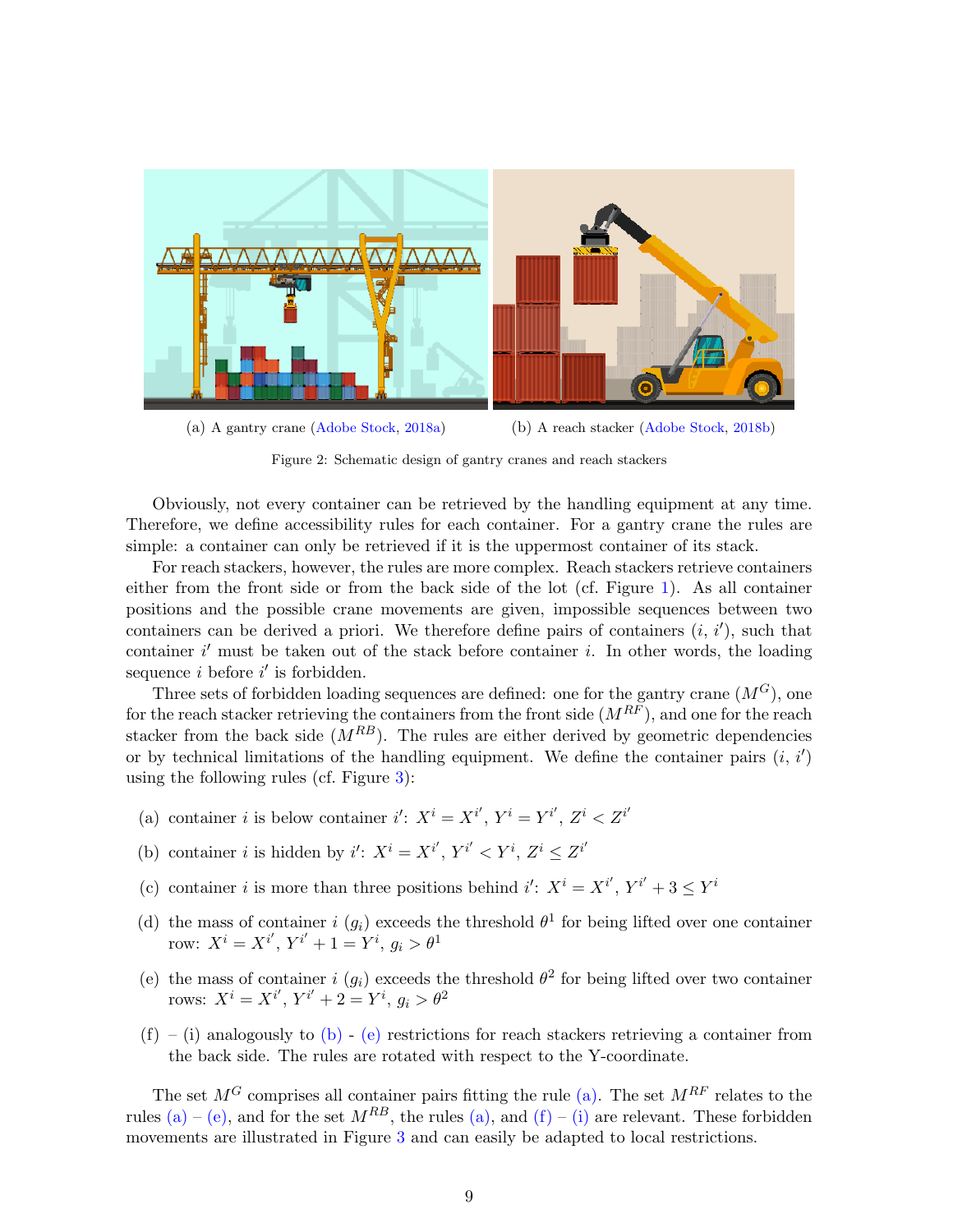<span id="page-9-1"></span>

Figure 3: Overview of forbidden loading sequence  $i \to i'$  (for gantry cranes: (a), for reach stackers from the left hand side  $(a) - (e)$ 

If a forbidden sequence is executed, a container is inaccessible. It is then necessary to either retrieve the container from the other side of the storage area (if possible) or to move at least one blocking container apart, such that the required container can be reached. The blocking containers may stay in the terminal or be loaded to the train at a later moment and must then be touched again. We refer to this procedure as double touching or rehandling (in the literature, it is also known as reshuffling).

#### 3.5. Challenges and objective

The LPSP for double-stack intermodal trains aims at assigning stored containers to slots on a train and at finding an optimal sequence of loadings such that the value of unloaded containers, the setup costs of the train, and the handling costs in the terminal are minimized. The handling costs comprise the distance covered by the crane, the number of rehandled containers, and the number of detours to the back side made by the crane. As illustrated in Figure [1,](#page-6-0) the reach stacker covers a distance that can be appropriately expressed by taxicab geometry, which is used in the objective function.

The considered problem comprises numerous interdependent decisions. The decision on the loading pattern defines how many containers of each size can be loaded to each platform. The assignment of containers to slots is made by respecting the loading patterns and additional constraints such as weight restrictions. This assignment imposes restrictions on feasible loading sequences as containers assigned to top slots can only be loaded if the bottom slot is full. The loading sequence gives us information about which containers cause a detour or force other containers to be rehandled due to inaccessibility. Thus, inopportune container-slot assignments can be derived. Changes in the load plan may affect feasible load sequences again or reduce the handling effort.

Summarizing, the LPSP for double-stack intermodal trains is defined as follows: Given a set of containers stored in a terminal with their characteristics and position, a sequence of railcars, a handling equipment, and the relevant constraints, determine the subset of containers to load, the exact way and sequence of retrieving and loading them, such that the value of unloaded containers and the handling cost is minimized.

#### <span id="page-9-0"></span>4. ILP formulations and solution procedure

In this section, we introduce several formulations for the LPSP for double-stack intermodal trains. All formulations are based on the ILP for the load planning problem proposed by [Mantovani et al.](#page-28-1) [\(2018\)](#page-28-1) that we describe in Section [4.1.](#page-10-0) In Section [4.2,](#page-12-0) we introduce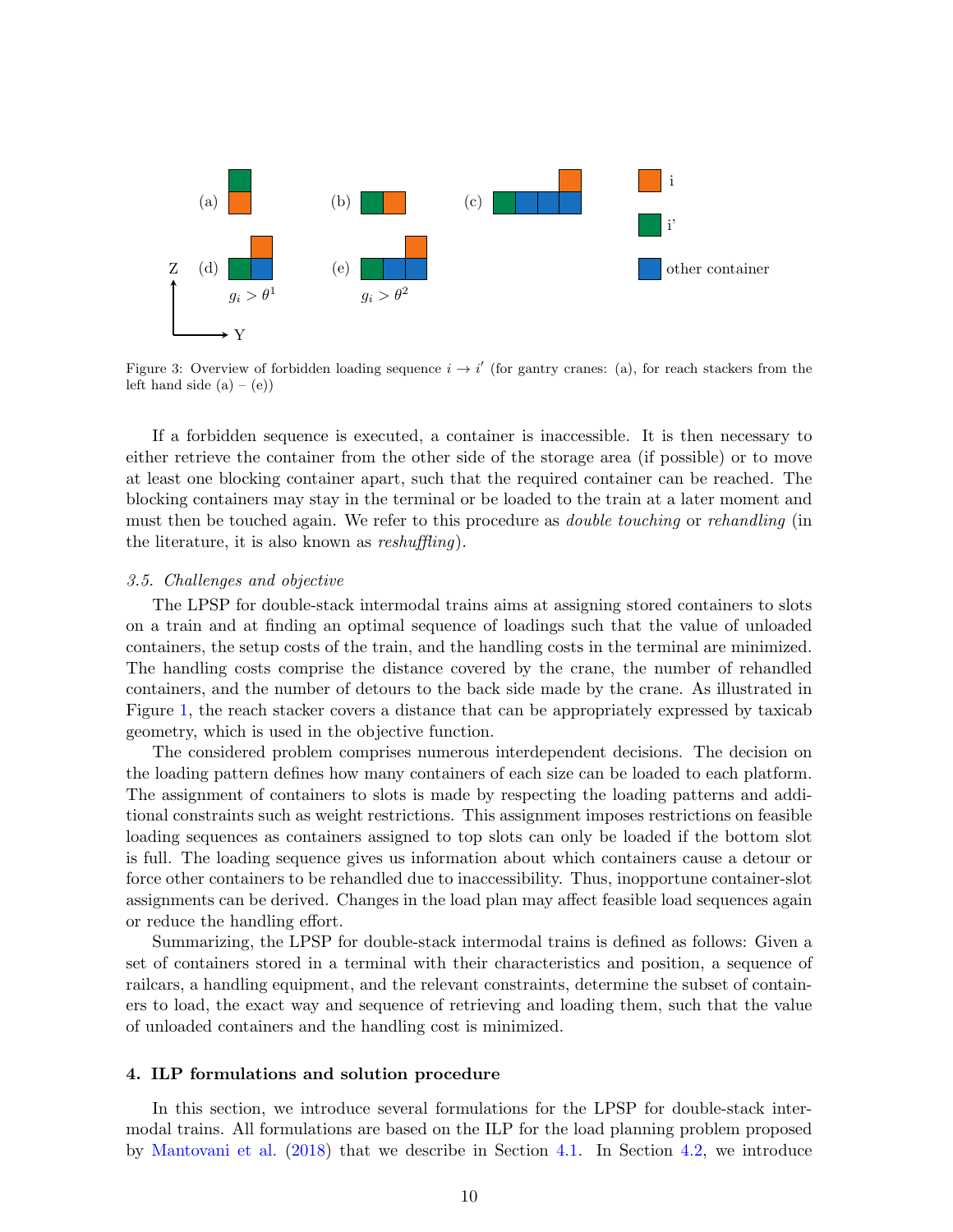sets, notation, and decision variables that are used in all sequencing formulations. Next, in Sections  $4.3 - 4.8$  $4.3 - 4.8$ , we define six different ILP formulations. Table [3](#page-10-1) gives an overview of the formulations. They differ in the number of constraints and variables that they contain, as well as in the strength of their LP relaxation. The formulations can most easily be distinguished by the meaning of the variables. The sequencing variables in the formulations A1, B1, and C1 are process-oriented: they indicate the stage at which a container loading occurs (loaded at stage t). By contrast, the variables of the remaining formulations are state-oriented: they refer to the fact that a container has been loaded at or before a certain stage or not (loaded by stage t). The latter simplifies the writing of some constraints at the cost of additional constraints. The A formulations contain three-index sequencing variables resulting in a high number of variables and a rather low number of constraints. The B formulations use twoindex sequencing variables which carry less information. This results in fewer variables but considerably more constraints. The C formulations are between the A and B ones in the sense that they complement the set of sequencing variables introduced in the B formulations by an additional set of variables related to the fullness state of each bottom slot. In Section [4.9,](#page-17-0) we describe the applied solution procedure.

<span id="page-10-1"></span>

| Variables        |      | $z_{iat}$ |    | $z_{it}$     | $z_{it}, b_{at}$ |         |  |
|------------------|------|-----------|----|--------------|------------------|---------|--|
|                  | Name | Section   |    | Name Section | Name             | Section |  |
| Process-oriented |      | 4.3       | Β1 | 4.5          |                  | 4.7     |  |
| State-oriented   |      | 4 A       | R2 | 46           | ී?               | 4.8     |  |

Table 3: Names of the presented LPSP formulations

#### <span id="page-10-0"></span>4.1. Formulation of the load planning problem

As the the model proposed by [Mantovani et al.](#page-28-1) [\(2018\)](#page-28-1) is the only one that deals with a high variety of loading patterns for double-stack railcars, we use this formulation as a basis for the extended problem including the loading sequence. The scope of the load planning model is to assign the containers  $i \in N$  to the slots  $q \in Q$  of a block in an intermodal terminal. Each railcar  $j \in J$  can be loaded according to given loading patterns  $k \in K_j$ .

The railcars are characterized by their setup costs  $\tau_j$  and their set of loading patterns  $K_j$ . For each platform, information is given on the length of its bottom slot  $L_p$ , and the maximum weight-carrying capacity  $G_p$ . The parameter  $\mu_q$  is 1 if slot q is a bottom slot, and 0 otherwise. We denote by  $Q_{\mu}$  the set of all bottom slots and by  $Q_p$  the slots of platform p. Each container is defined by its commercial value  $\pi_i$ , its length  $l_i$ , and its weight  $g_i$ . Containers are either part of the subset of low-cube  $N^{LC}$  or high-cube  $N^{HC}$  containers. [Mantovani et al.](#page-28-1) [\(2018\)](#page-28-1) additionally introduce six types of technical restrictions. As these restrictions do not affect the load sequencing, we omit them in this paper.

Let us start by introducing the four sets of binary variables that are used in the model. The decision variables  $w_{jk}$  assign loading patterns to railcars. The decision variables  $v_{iq}$ take care of the container-slot assignments. Finally, the auxiliary variables  $y_{ip}$  and  $x_{ij}$  assign containers to platforms and to railcars, respectively. The load planning problem can be written as follows:

<span id="page-10-2"></span>
$$
\min \sum_{i \in N} \pi_i \left( 1 - \sum_{q \in Q} v_{iq} \right) + \sum_{j \in J} \tau_j \sum_{k \in K_j} w_{jk} \tag{1}
$$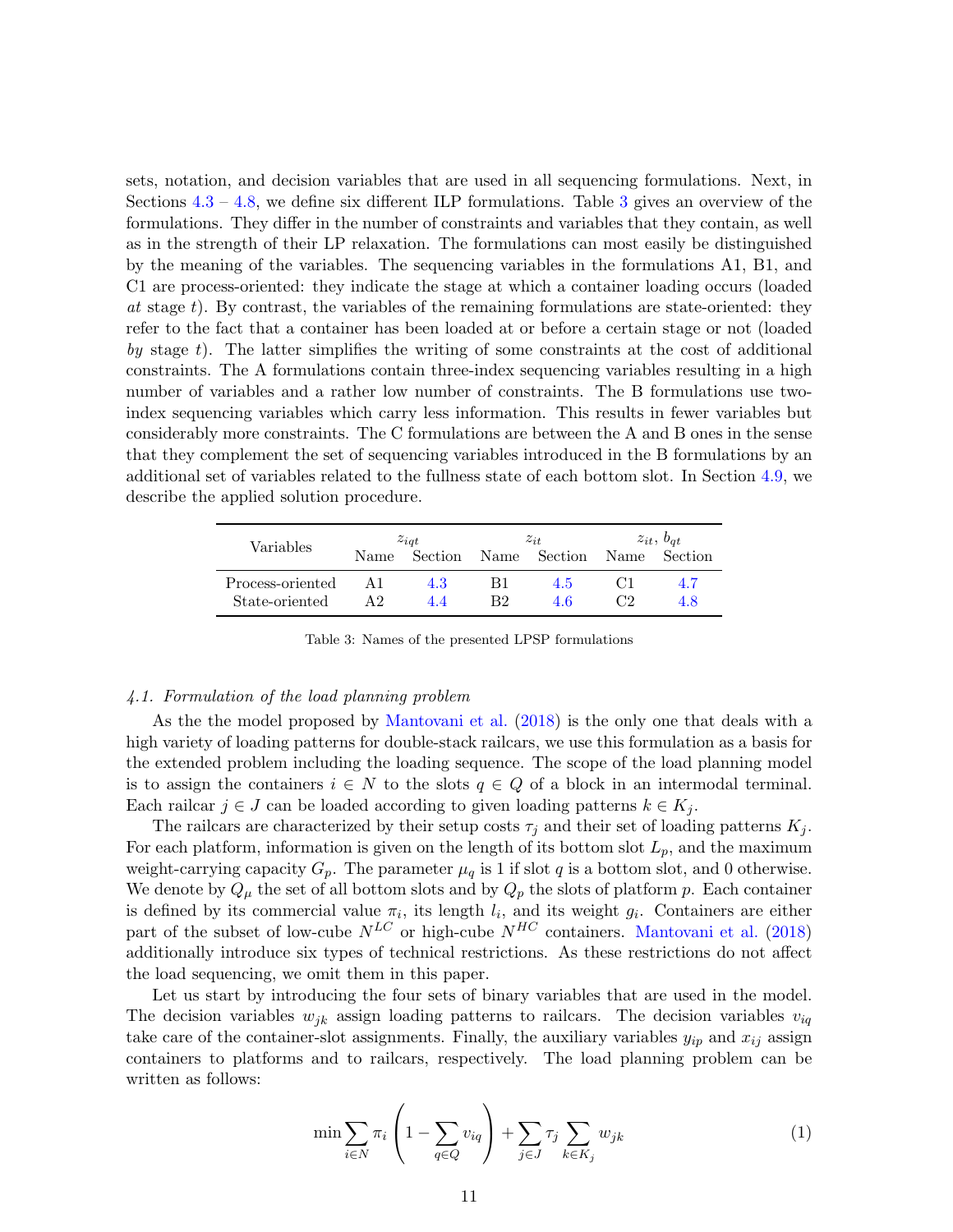$$
\, \, \text{s.t.} \,
$$

$$
\sum_{q \in Q} v_{iq} \le 1 \qquad \qquad \forall i \in N \tag{2}
$$

$$
\sum_{i \in N} k_i v_{iq} \le 1 \qquad \qquad \forall q \in Q \tag{3}
$$

<span id="page-11-3"></span><span id="page-11-2"></span><span id="page-11-1"></span><span id="page-11-0"></span>
$$
y_{ip} = \sum_{q \in Q_p} v_{iq} \qquad \forall i \in N, \forall p \in P \qquad (4)
$$

<span id="page-11-6"></span><span id="page-11-5"></span><span id="page-11-4"></span>
$$
x_{ij} = \sum_{p \in P_j} y_{ip} \qquad \forall i \in N, \forall j \in J \qquad (5)
$$

$$
\sum_{k \in K_j} w_{jk} \le 1 \qquad \qquad \forall j \in J \tag{6}
$$

$$
\sum_{k \in K_j} n_{k(p)}^h w_{jk} = \sum_{i \in N_h} y_{ip} \qquad \forall p \in P_j, \forall j \in J, \forall h \in H \qquad (7)
$$

$$
\sum_{i \in N} \sum_{q \in Q_p} \mu_q v_{iq} l_i \le L_p \qquad \forall p \in P \tag{8}
$$

$$
\sum_{i \in N} y_{ip} g_i \le G_p \qquad \qquad \forall p \in P \tag{9}
$$

$$
\sum_{i \in N^{LC}} \sum_{q \in Q_p} (1 - \mu_q) v_{iq} g_i \le \sum_{i \in N} \sum_{q \in Q_p} \mu_q v_{iq} c_i^{LCp} \qquad \forall p \in P
$$
\n(10)

$$
\sum_{i \in N^{HC}} \sum_{q \in Q_p} (1 - \mu_q) v_{iq} g_i \le \sum_{i \in N} \sum_{q \in Q_p} \mu_q v_{iq} c_i^{HCp} \qquad \forall p \in P
$$
\n(11)

<span id="page-11-9"></span><span id="page-11-8"></span><span id="page-11-7"></span>
$$
w_{jk} \in \{0, 1\} \qquad \forall j \in J, \forall k \in K \tag{12}
$$

$$
v_{iq} \in \{0, 1\} \qquad \forall i \in N, \forall q \in Q \qquad (13)
$$
  

$$
y_{ip} \in \{0, 1\} \qquad \forall i \in N, \forall p \in P \qquad (14)
$$

<span id="page-11-10"></span>
$$
x_{ij} \in \{0, 1\} \qquad \forall i \in N, \forall j \in J. \tag{15}
$$

The objective [\(1\)](#page-10-2) is to minimize the weighted costs for containers left in the terminal and the setup costs for each loaded railcar. Constraints [\(2\)](#page-11-0) make sure that each container is assigned to only one slot, whereas [\(3\)](#page-11-1) ensure that at most one or two containers are assigned to each slot:  $k_i$  is a constant that takes value 0.5 for containers of length 20 ft and 1 for all other containers. Constraints [\(4\)](#page-11-2) and [\(5\)](#page-11-3) link the platform variables  $y_{ip}$  with the slot variables  $v_{iq}$  and the railcar variables  $x_{ij}$ , respectively. Constraints [\(6\)](#page-11-4) limit the number of chosen patterns per railcar to 1 (empty railcars have no assigned pattern) and constraints [\(7\)](#page-11-5) link the attributes of the pattern to the loading variables of each platform. Constraints [\(8\)](#page-11-6) and [\(9\)](#page-11-7) guarantee a feasible loading with respect to the maximum length and weight of each platform. Finally, the center of gravity constraints are formulated in [\(10\)](#page-11-8) for low-cube containers and in [\(11\)](#page-11-9) for high-cube containers, respectively.

The presented formulation assigns a loading pattern to each railcar, and a container to a slot on a railcar. In the original model, the assignment of a container to a slot on a given platform can be determined or changed in a post-processing step. As our aim is to define the load planning and sequencing simultaneously, we add the constraints [\(3\)](#page-11-1) ensuring a feasible slot assignment. We refer to [Mantovani et al.](#page-28-1) [\(2018\)](#page-28-1) for a more in-depth explanation of the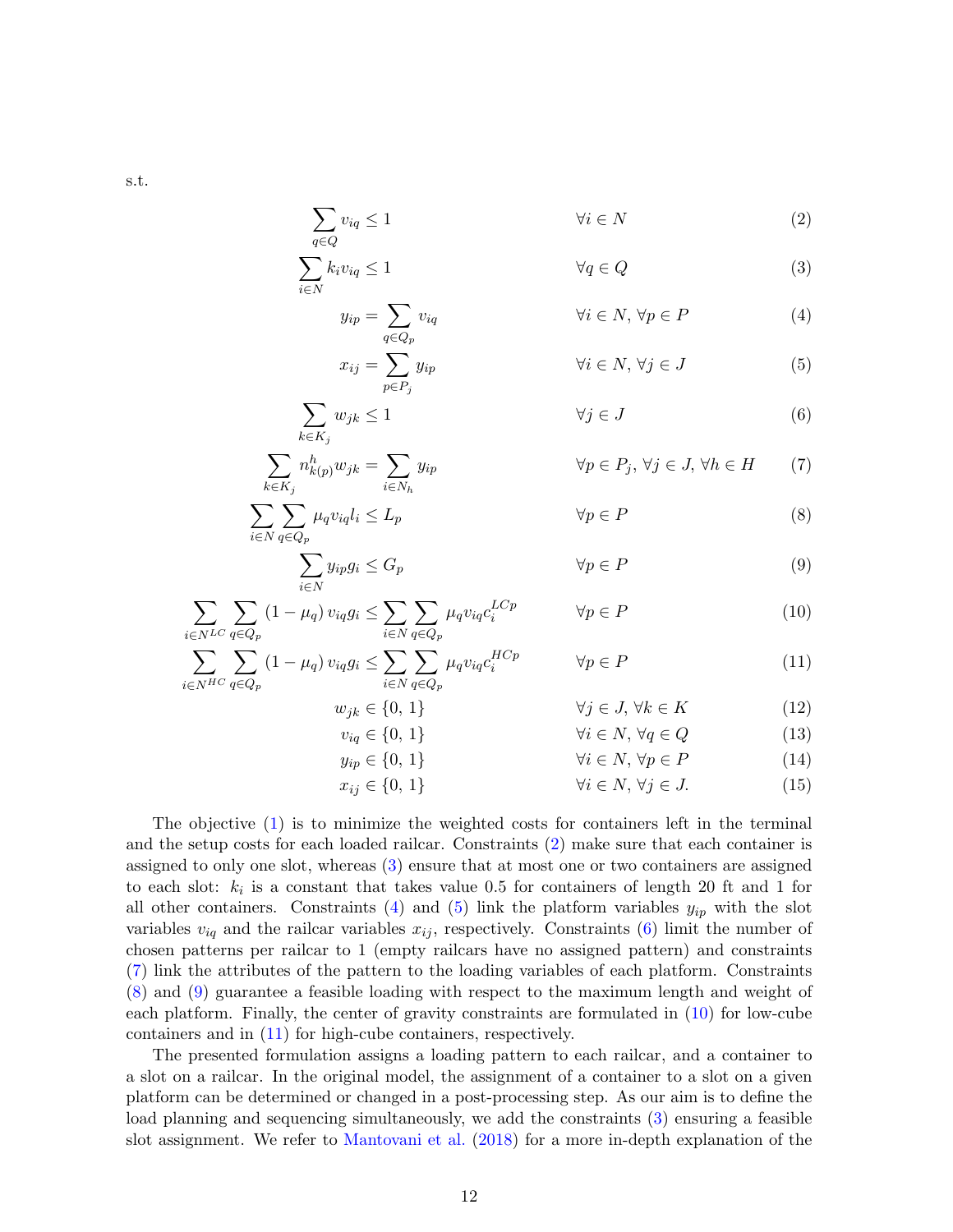model and for numerical results.

### <span id="page-12-0"></span>4.2. Notation and variables for all LPSP formulations

First, we introduce the set T of all stages during the loading process. We allow one container loading per stage and refer to the first stage as  $t^f$  and to the last one as  $t^l$ . In order to reduce symmetry, we ensure that all loadings are contiguous at the beginning of the time horizon. For the objective function, we need three cost parameters:  $\beta_{iq}^1$  represents the distance cost between the stacking position of container  $i$  and slot  $q$  related to the taxicab distance,  $\beta^2$  is the cost for the rehandling of a container, and  $\beta^3$  represents the cost for a detour of the reach stacker to the back side of the lot.

For all formulations below, we define three sets of binary variables:  $d_i$  taking value 1 if container i is double touched,  $\gamma_i$  taking value 1 if the reach stacker retrieves container i from the back side of the lot, and  $u_{qi}$  taking value 1 if the handling equipment reverses from slot  $q$  to the stacking position of container i. These definitions lead to the following constraints:

$$
d_i \in \{0, 1\} \qquad \qquad \forall i \in N \tag{16}
$$

<span id="page-12-2"></span>
$$
\gamma_i \in \{0, 1\} \qquad \qquad \forall i \in N \tag{17}
$$

$$
u_{qi} \in \{0, 1\} \qquad \qquad \forall q \in Q, \forall i \in N. \tag{18}
$$

As mentioned above, the movements of the reach stacker are more complex than those of the gantry crane. Therefore, we explicitly refer to the reach stacker movements in the formulations. For the gantry crane movements, the set of  $M^{RF}$  is replaced by  $M^G$  and the  $\gamma_i$ variables are left out both in the objective function and in the constraints. The constraints concerning the movements  $M^{RB}$  are unnecessary for this case.

#### <span id="page-12-1"></span>4.3. Formulation A1

In the formulations A1 and A2, we consider three-index sequencing variables  $z_{iqt}$ . These formulations require a high number of variables but come with a rather low number of constraints.

We define  $z_{iqt}$  as a binary decision variable taking value 1 if and only if container i is loaded in slot  $q$  in stage  $t$ . The LPSP can be written as follows:

$$
\min \sum_{i \in N} \pi_i \left( 1 - \sum_{q \in Q} v_{iq} \right) + \sum_{j \in J} \tau_j \sum_{k \in K_j} w_{jk} + \sum_{i \in N} \left( \sum_{q \in Q} \beta_{iq}^1 \left( v_{iq} + u_{qi} \right) + \beta^2 d_i + \beta^3 \gamma_i \right) \tag{19}
$$

s.t.

Constraints  $(2) - (18)$  $(2) - (18)$  $(2) - (18)$ 

<span id="page-12-5"></span><span id="page-12-4"></span><span id="page-12-3"></span>
$$
\sum_{t \in T} z_{iqt} = v_{iq} \qquad \qquad \forall i \in N, \forall q \in Q \qquad (20)
$$

$$
\sum_{i \in N} \sum_{q \in Q}^{t \in T} z_{iqt} \le 1 \qquad \forall t \in T \tag{21}
$$

$$
\sum_{i \in N} \sum_{q \in Q} z_{iq(t+1)} \le \sum_{i \in N} \sum_{q \in Q} z_{iqt} \qquad \forall t \in T \setminus \{t^l\}
$$
\n(22)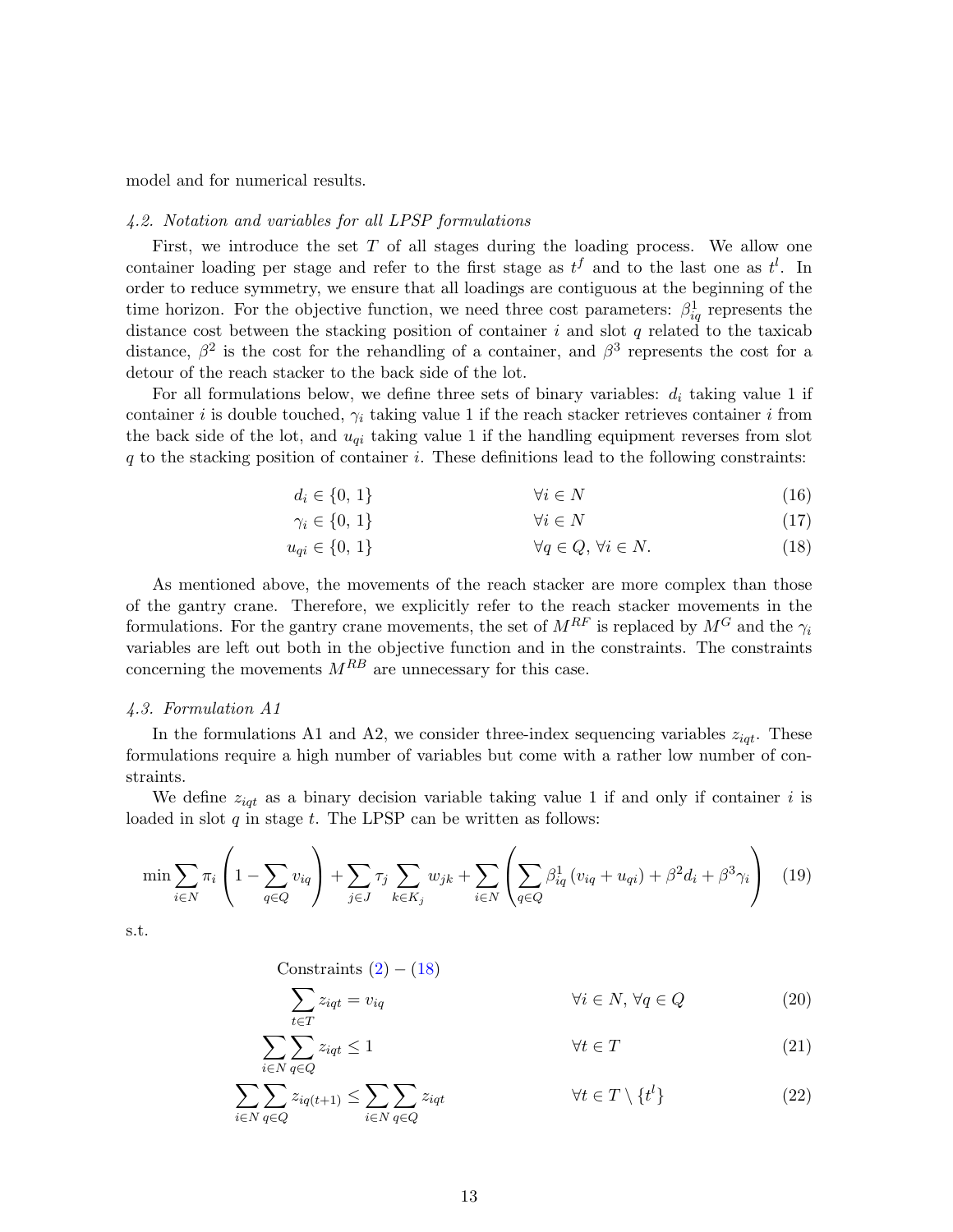$$
z_{iqt} + v_{iq} + \sum_{s \in Q} z_{i's(t+1)} - u_{qi'} \le 2 \qquad \forall i \in N, \forall i' \in N, \forall q \in Q,
$$
\n
$$
(23)
$$

<span id="page-13-1"></span>
$$
\sum_{q \in Q} \sum_{\ell=0}^{t} z_{iq\ell} \le \sum_{q \in Q} \sum_{\ell=0}^{t} z_{i'q\ell} + d_{i'} + \gamma_i \qquad \forall (i, i') \in M^{RF}, \forall t \in T \qquad (24)
$$

$$
\sum_{q \in Q} \sum_{\ell=0}^{t} z_{iq\ell} \le \sum_{q \in Q} \sum_{\ell=0}^{t} z_{i'q\ell} + d_{i'} - \gamma_i + 1 \quad \forall (i, i') \in M^{RB}, \forall t \in T \tag{25}
$$

$$
\sum_{i \in N} \sum_{q \in Q_p} \sum_{\ell=0}^t z_{iq\ell} (1 - \mu_q) \le \sum_{i \in N} \sum_{q \in Q_p} \sum_{\ell=0}^t z_{iq\ell} \mu_q \qquad \forall p \in P, \forall t \in T
$$
\n(26)

<span id="page-13-4"></span><span id="page-13-3"></span><span id="page-13-2"></span>
$$
z_{iqt} \in \{0, 1\} \qquad \qquad \forall i \in N, \forall q \in Q, \forall t \in T. \tag{27}
$$

Each assigned container must be loaded in its assigned slot [\(20\)](#page-12-3). The number of loadings per stage is limited to 1 [\(21\)](#page-12-4). All loadings must be contiguous, e.g., no stage without loading is allowed between two stages with loadings [\(22\)](#page-12-5). Constraints [\(23\)](#page-13-1) link the assignment variables  $v_{iq}$ , the sequencing variables  $z_{iqt}$  and the reverse variables  $u_{qi}$ . The accessibility of the containers must be respected both for containers loaded from the front side [\(24\)](#page-13-2) and from the back side  $(25)$  of the lot. If i' is rehandled or i is reached from the other side of the lot, the forbidden sequence is bypassed. Constraints [\(26\)](#page-13-4) ensure that the top slot of each platform is loaded only if the bottom slot has been filled.

# <span id="page-13-0"></span>4.4. Formulation A2

In the sets of constraints  $(24) - (26)$  $(24) - (26)$  $(24) - (26)$ , we need to sum over many stages to obtain the information whether container i has been loaded to slot  $q$ . In formulation A2, we redefine  $z_{iqt}$  as a state-oriented variable to decide whether container i is loaded to slot q by stage t. Once container i has been loaded to slot q, the value of the associated  $z_{iqt}$  variables is 1 for all following stages. The model then becomes:

$$
\min \sum_{i \in N} \pi_i \left( 1 - \sum_{q \in Q} v_{iq} \right) + \sum_{j \in J} \tau_j \sum_{k \in K_j} w_{jk} + \sum_{i \in N} \left( \sum_{q \in Q} \beta_{iq}^1 (v_{iq} + u_{qi}) + \beta^2 d_i + \beta^3 \gamma_i \right) \tag{28}
$$

s.t.

$$
Constraints (2) - (18)
$$

$$
z_{iqt^l} = v_{iq} \qquad \qquad \forall i \in N, \forall q \in Q \qquad (29)
$$

<span id="page-13-9"></span><span id="page-13-8"></span><span id="page-13-7"></span><span id="page-13-6"></span><span id="page-13-5"></span>
$$
z_{iqt} \le z_{iq(t+1)} \qquad \qquad \forall i \in N, \forall q \in Q, \forall t \in T \setminus \{t^l\} \quad (30)
$$

$$
\sum_{i \in N} \sum_{q \in Q} z_{iqt} \le \sum_{i \in N} \sum_{q \in Q} z_{iq(t-1)} + 1 \qquad \forall t \in T \setminus \{t^f\} \tag{31}
$$

$$
\sum_{i \in N} \sum_{q \in Q} \left( z_{iq(t+1)} - z_{iqt} \right) \le \sum_{i \in N} \sum_{q \in Q} \left( z_{iqt} - z_{iq(t-1)} \right) \qquad \forall t \in T \setminus \{t^f, t^l\} \tag{32}
$$

$$
z_{iqt} - z_{iq(t-1)} + \sum_{s \in Q} (z_{i's(t+1)} - z_{i'st}) + v_{iq} - u_{qi'} \le 2 \quad \forall i \in N, \forall i' \in N, \forall q \in Q,
$$
\n(33)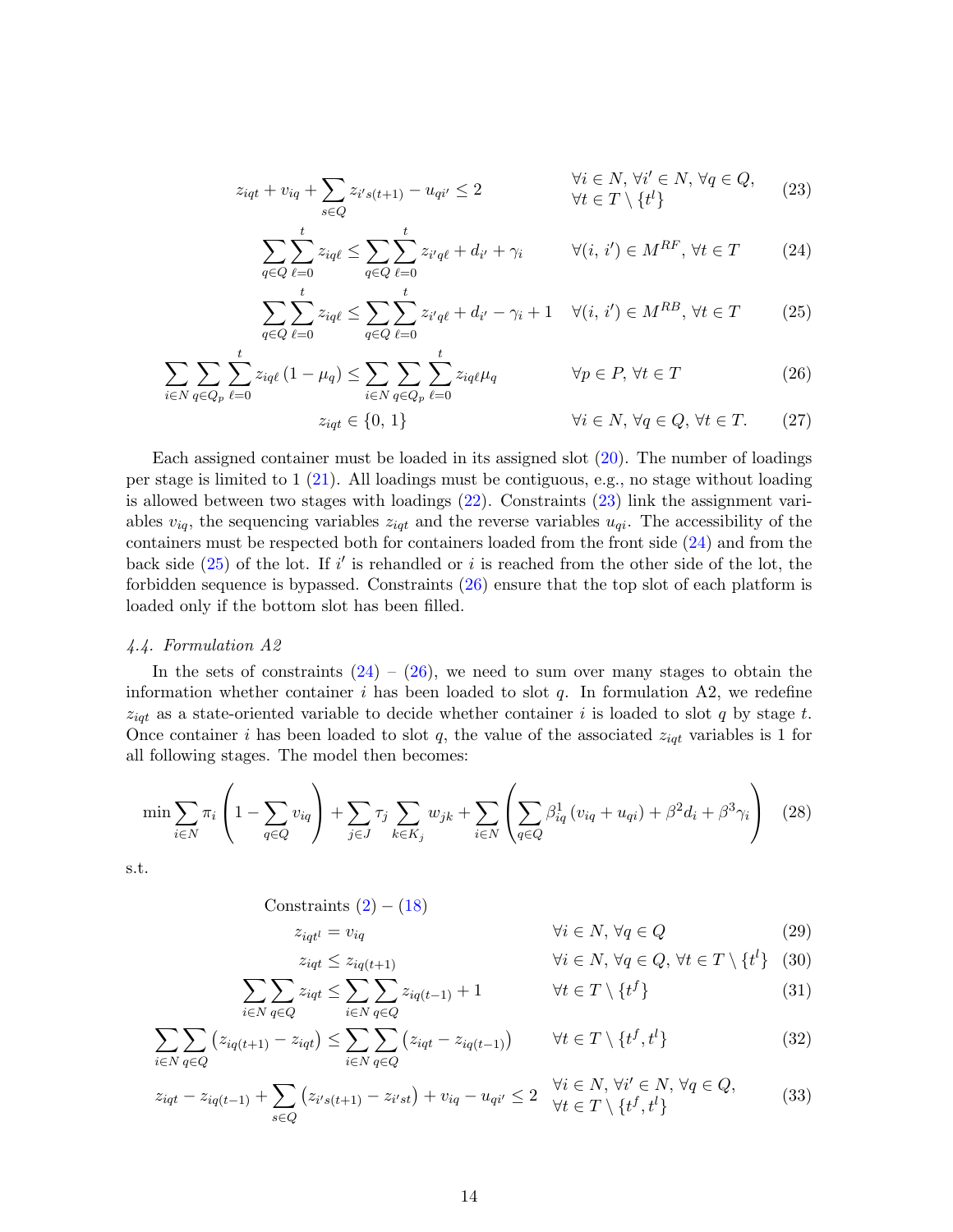<span id="page-14-2"></span><span id="page-14-1"></span>
$$
\sum_{q \in Q} z_{iqt} \le \sum_{q \in Q} z_{i'qt} + d_{i'} + \gamma_i \qquad \forall (i, i') \in M^{RF}, \forall t \in T \qquad (34)
$$

<span id="page-14-3"></span>
$$
\sum_{q \in Q} z_{iqt} \le \sum_{q \in Q} z_{i'qt} + d_{i'} - \gamma_i + 1 \qquad \forall (i, i') \in M^{RB}, \forall t \in T
$$
 (35)

$$
\sum_{i \in N} \sum_{q \in Q_p} z_{iqt} (1 - \mu_q) \le \sum_{i \in N} \sum_{q \in Q_p} z_{iqt} \mu_q \qquad \forall p \in P, \forall t \in T
$$
\n
$$
(36)
$$
\n
$$
z_{iqt} \in \{0, 1\} \qquad \forall i \in N, \forall q \in Q, \forall t \in T.
$$
\n
$$
(37)
$$

$$
\omega_{qt} \in [0, 1]
$$
\nConstraints (29) make sure that each assigned container is loaded by the end of the time.

horizon  $t^l$ . Each  $z_{iqt}$  variable takes value 1 once a container has been loaded [\(30\)](#page-13-6). Constraints [\(31\)](#page-13-7) limit the number of loadings per stage to one. All stages without loadings are contiguous at the end  $(32)$ . Constraints  $(33)$  make sure that the variables  $u_{qi}$  for the reverse movements of the handling equipment are correctly set. The accessibility of containers must be respected both for containers loaded from the front  $(34)$  and from the back  $(35)$ . Constraints  $(36)$ ensure that the top slot is only loaded after the bottom slot has been filled.

Comparing the constraints of A1 and A2, those of A2 ensuring a correct loading  $(34)$  – [\(36\)](#page-14-3) are simplified at the cost of a large number of additional constraints [\(30\)](#page-13-6).

#### <span id="page-14-0"></span>4.5. Formulation B1

 $\sum$ 

As the A formulations involve a large number of sequencing variables (i.e.,  $|N| \cdot |Q| \cdot |T|$ ), we now present a formulation requiring fewer decision variables. We define binary variables  $z_{it}$  taking value 1 if container i is loaded on the train in stage t. The slot to which a container is assigned can be obtained from the  $v_{iq}$  variables [\(13\)](#page-11-10) of the load planning problem. This leads to a reduction in the number of  $z_{it}$  variables by a factor  $|Q|$  and results in the following formulation:

$$
\min \sum_{i \in N} \pi_i \left( 1 - \sum_{q \in Q} v_{iq} \right) + \sum_{j \in J} \tau_j \sum_{k \in K_j} w_{jk} + \sum_{i \in N} \left( \sum_{q \in Q} \beta_{iq}^1 \left( v_{iq} + u_{qi} \right) + \beta^2 d_i + \beta^3 \gamma_i \right) \tag{38}
$$

s.t.

Constraints (2) – (18)

\n
$$
\sum_{t \in T} z_{it} = \sum_{q \in Q} v_{iq} \qquad \qquad \forall i \in N
$$
\n(39)

<span id="page-14-8"></span><span id="page-14-7"></span><span id="page-14-6"></span><span id="page-14-5"></span><span id="page-14-4"></span>
$$
z_{it} \le 1 \qquad \qquad \forall t \in T \tag{40}
$$

$$
\sum_{i \in N} (z_{i(t+1)} - z_{it}) \leq \sum_{i \in N} (z_{it} - z_{i(t-1)}) \qquad \forall t \in T \setminus \{t^f, t^l\}
$$
\n(41)

$$
z_{it} + v_{iq} + z_{i'(t+1)} - u_{qi'} \le 2
$$
  

$$
\forall i \in N, \forall i' \in N, \forall q \in Q,
$$
  

$$
\forall t \in T \setminus \{t^l\}
$$
 (42)

<span id="page-14-9"></span>
$$
\sum_{\ell=0}^{t} z_{i\ell} \le \sum_{\ell=0}^{t} z_{i'\ell} + d_{i'} + \gamma_i \qquad \forall (i, i') \in M^{RF}, \forall t \in T
$$
\n(43)\n
$$
\sum_{\ell=0}^{t} z_{i\ell} \le \sum_{\ell=0}^{t} z_{i'\ell} + d_{i'} - \gamma_i + 1 \qquad \forall (i, i') \in M^{RB}, \forall t \in T
$$
\n(44)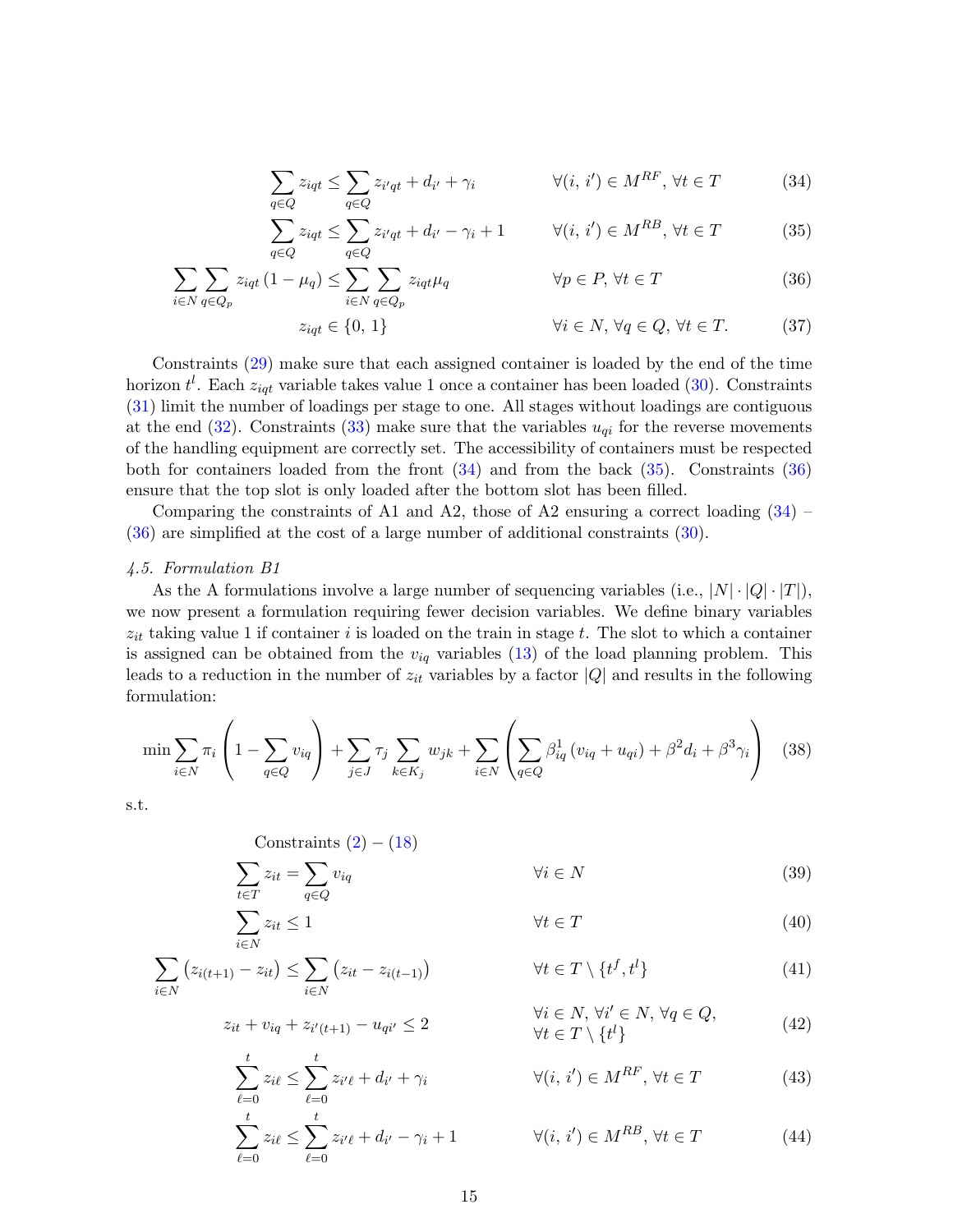$$
\sum_{\ell=0}^{t} z_{i'\ell} \le \sum_{\ell=0}^{t} z_{i\ell} - \sum_{q \in Q_p} \left( v_{iq}\mu_q + v_{i'q} (1 - \mu_q) \right) + 2 \quad \forall p \in P, \forall i \in N, \forall i' \in N, \forall t \in T \quad (45)
$$

<span id="page-15-1"></span>
$$
z_{it} \in \{0, 1\} \qquad \qquad \forall i \in N, \forall t \in T. \tag{46}
$$

Constraints [\(39\)](#page-14-4) make sure that each assigned container is loaded during the time horizon, whereas [\(40\)](#page-14-5) limit the number of loadings per stage to 1. All stages without loading are shifted to the end [\(41\)](#page-14-6). Constraints [\(42\)](#page-14-7) ensure that the variables  $u_{qi}$  take value 1 if the handling equipment reverses from slot q to container i. Constraints  $(43)$  ensure that either  $i'$  is moved before i, i' is double touched or i is picked from the back side. Constraints  $(44)$ work equivalently for the containers that are retrieved from the back side. The right loading order of each platform is guaranteed by  $(45)$ . Each container i' loaded in the top slot can only be loaded after container i has been loaded in the bottom slot first.

#### <span id="page-15-0"></span>4.6. Formulation B2

 $z_{it^l} = \sum$ 

Similar to the formulation  $A2$  (Section [4.4\)](#page-13-0), this formulation aims at simplifying the constraints  $(43)$  -  $(45)$  and therefore uses the decision variable  $z_{it}$  to indicate whether container  $i$  has been loaded by  $t$ . The model can be written as follows:

$$
\min \sum_{i \in N} \pi_i \left( 1 - \sum_{q \in Q} v_{iq} \right) + \sum_{j \in J} \tau_j \sum_{k \in K_j} w_{jk} + \sum_{i \in N} \left( \sum_{q \in Q} \beta_{iq}^1 (v_{iq} + u_{qi}) + \beta^2 d_i + \beta^3 \gamma_i \right) \tag{47}
$$

s.t.

Constraints 
$$
(2) - (18)
$$

<span id="page-15-9"></span><span id="page-15-8"></span><span id="page-15-7"></span><span id="page-15-6"></span><span id="page-15-5"></span><span id="page-15-4"></span><span id="page-15-3"></span><span id="page-15-2"></span>
$$
v_{iq} \qquad \qquad \forall i \in N \tag{48}
$$

$$
q \in Q
$$
  
\n
$$
z_{it} \le z_{i(t+1)}
$$
  
\n
$$
\forall i \in N, \forall t \in T \setminus \{t^l\}
$$
\n(49)

$$
\sum_{i \in N} z_{it} \le \sum_{i \in N} z_{i(t-1)} + 1 \qquad \qquad \forall t \in T \setminus \{t^f\} \tag{50}
$$

$$
\sum_{i \in N} \left( z_{i(t+1)} - z_{it} \right) \leq \sum_{i \in N} \left( z_{it} - z_{i(t-1)} \right) \qquad \forall t \in T \setminus \{t^f, t^l\}
$$
\n
$$
(51)
$$

$$
z_{it} - z_{i(t-1)} - z_{i't} + z_{i'(t+1)} + v_{iq} - u_{qi'} \le 2 \qquad \forall i \in N, \forall i' \in N, \forall q \in Q,
$$
  
\n
$$
\forall t \in T \setminus \{t^f, t^l\}
$$
\n
$$
(52)
$$

$$
z_{it} \le z_{i't} + d_{i'} + \gamma_i \qquad \qquad \forall (i, i') \in M^{RF}, \forall t \in T
$$
\n
$$
(53)
$$

$$
z_{it} \le z_{i't} + d_{i'} - \gamma_i + 1 \qquad \qquad \forall (i, i') \in M^{RB}, \forall t \in T \qquad (54)
$$

$$
z_{i't} \le z_{it} - \sum_{q \in Q_p} \left( v_{iq} \mu_q + v_{i'q} \left( 1 - \mu_q \right) \right) + 2 \quad \forall p \in P, \forall i \in N, \forall i' \in N, \forall t \in T \quad (55)
$$

$$
z_{it} \in \{0, 1\} \qquad \qquad \forall i \in N, \, \forall t \in T. \tag{56}
$$

Constraints [\(48\)](#page-15-2) ensure that each assigned container has been loaded in the last stage. Constraints [\(49\)](#page-15-3) ensure that variables  $z_{it}$  stay at value 1 once i has been loaded, whereas constraints [\(50\)](#page-15-4) limit the number of loadings per stage to 1. Constraints [\(51\)](#page-15-5) forbid stages without loading between two with loadings. Constraints  $(52)$  make sure that the variables  $v_{iq}$ ,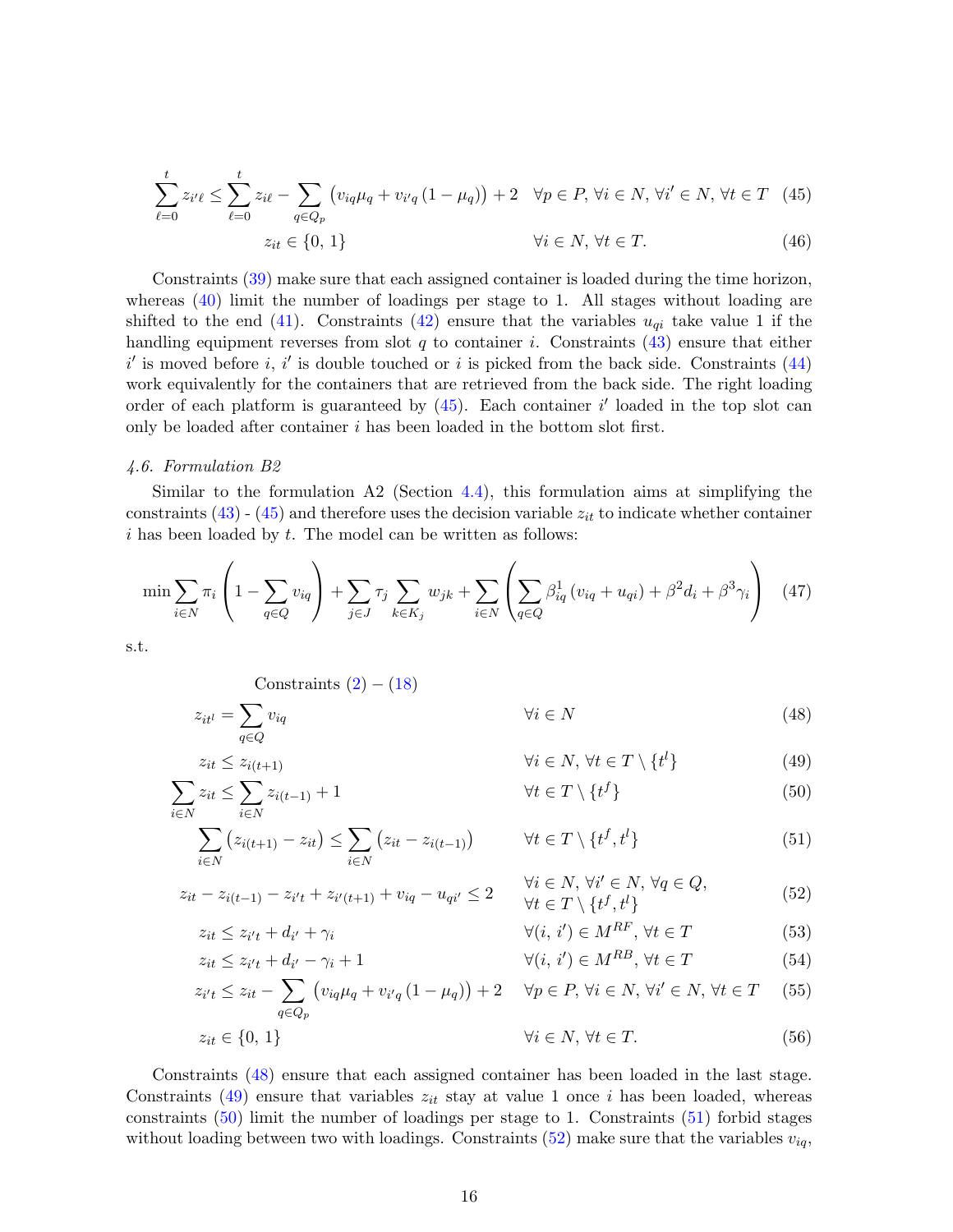$z_{it}$ , and  $u_{qi}$  are correctly synchronized. Constraints [\(53\)](#page-15-7) and [\(54\)](#page-15-8) take care of the accessibility of the containers in the stack and constraints [\(55\)](#page-15-9) guarantee the right order of loading with respect to the bottom and the top slot of each platform.

#### <span id="page-16-1"></span>4.7. Formulation C1

As it can be seen in the constraints [\(45\)](#page-15-1) and [\(55\)](#page-15-9), the correct loading of containers on double-stack railcars with respect to the order of bottom and top slot requires a large number of constraints in the B formulations. This is related to the lack of information as to whether bottom slot q is loaded at stage t. We now aim at reducing the number of these constraints significantly by introducing the auxiliary variable  $b_{qt}$  indicating whether bottom slot q is fully loaded at stage  $t$ . As in B1, the sequencing variables are activated if container i is loaded at stage t. A large part of formulation B1 can be used. The model can be stated as follows:

$$
\min \sum_{i \in N} \pi_i \left( 1 - \sum_{q \in Q} v_{iq} \right) + \sum_{j \in J} \tau_j \sum_{k \in K_j} w_{jk} + \sum_{i \in N} \left( \sum_{q \in Q} \beta_{iq}^1 (v_{iq} + u_{qi}) + \beta^2 d_i + \beta^3 \gamma_i \right) \tag{57}
$$

s.t.

Constraints  $(2) - (18)$  $(2) - (18)$  $(2) - (18)$  and  $(39) - (44)$  $(39) - (44)$  $(39) - (44)$ 

$$
\sum_{\ell=0}^{t} z_{i\ell} + \sum_{q \in Q_p} v_{iq} (1 - \mu_q) \le \sum_{q \in Q_p \cap Q_\mu} \sum_{\ell=0}^{t} b_{q\ell} + 1 \qquad \forall p \in P, \forall i \in N, \forall t \in T \tag{58}
$$

<span id="page-16-3"></span><span id="page-16-2"></span>
$$
b_{qt} \le \sum_{\ell=0}^{t} z_{i\ell} - v_{iq} + 1 \qquad \forall i \in N, \forall q \in Q_{\mu}, \forall t \in T \qquad (59)
$$

$$
z_{it} \in \{0, 1\} \qquad \qquad \forall i \in N, \forall t \in T \tag{60}
$$

$$
b_{qt} \in \{0, 1\} \qquad \forall q \in Q_{\mu}, \forall t \in T. \tag{61}
$$

Constraints  $(58)$  manage the correct loading sequence of each platform: *i* can only be loaded in the top slot in stage  $t$  if the bottom slot of the same platform has been filled before. Compared to [\(45\)](#page-15-1), the number of constraints can be reduced by a factor of the number of containers (|N|). The additional constraints [\(59\)](#page-16-3) ensure the synchronization between the  $z_{it}$ and the  $b_{qt}$  variables. Remark that if two 20 ft containers are assigned to the bottom slot q,  $b_{qt}$  can only take value 1 after the second loading.

#### <span id="page-16-0"></span>4.8. Formulation C2

This formulation is similar to the formulation B2 and defines the sequencing variable  $z_{it}$ to be 1 if i has been loaded by stage t. Analogously to the formulation C1, the auxiliary variable  $b_{qt}$  is introduced and takes value 1 if slot q has been (fully) loaded by stage t. These definitions lead to the following model:

$$
\min \sum_{i \in N} \pi_i \left( 1 - \sum_{q \in Q} v_{iq} \right) + \sum_{j \in J} \tau_j \sum_{k \in K_j} w_{jk} + \sum_{i \in N} \left( \sum_{q \in Q} \beta_{iq}^1 (v_{iq} + u_{qi}) + \beta^2 d_i + \beta^3 \gamma_i \right) \tag{62}
$$

s.t.

Constraints  $(2) - (18)$  $(2) - (18)$  $(2) - (18)$  and  $(48) - (54)$  $(48) - (54)$  $(48) - (54)$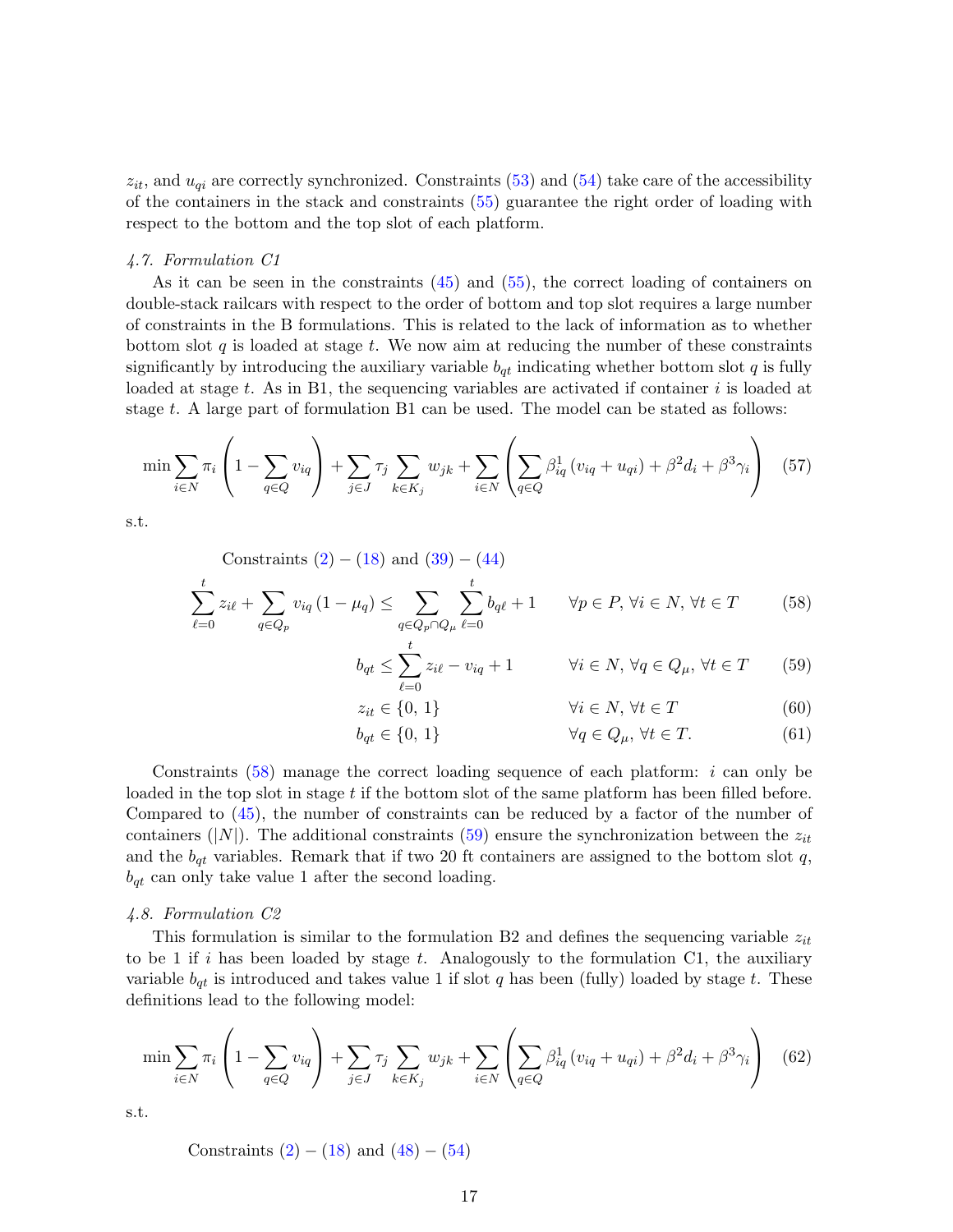<span id="page-17-1"></span>
$$
z_{it} \leq \sum_{q \in Q_p} \left( \mu_q b_{qt} - v_{iq} \left( 1 - \mu_q \right) \right) + 1 \qquad \forall p \in P, \forall i \in N, \forall t \in T \qquad (63)
$$

$$
b_{qt} \le z_{it} - v_{iq} + 1 \qquad \qquad \forall i \in N, \forall q \in Q_{\mu}, \forall t \in T \qquad (64)
$$

<span id="page-17-2"></span>
$$
z_{it} \in \{0, 1\} \qquad \qquad \forall i \in N, \forall t \in T \tag{65}
$$

 $b_{qt} \in \{0, 1\}$   $\forall q \in Q_{\mu}, \forall t \in T.$  (66)

Constraints [\(63\)](#page-17-1) make sure that the top slot is only filled if the bottom slot is full and constraints [\(64\)](#page-17-2) synchronize the  $b_{qt}$  with the  $z_{it}$  variables.

# <span id="page-17-0"></span>4.9. Solution procedure

To accelerate the solution process, we use a heuristic to find an initial feasible loading sequence based on an optimal load plan and use it to warm start the general-purpose solver. All reported instances are solved using the following procedure:

- <span id="page-17-3"></span>1. Solve the load planning problem described by [Mantovani et al.](#page-28-1) [\(2018\)](#page-28-1) to optimality using a solver.
- <span id="page-17-4"></span>2. Append the term for the one-way distance cost to the objective function and add a cut ensuring that the commercial value found in step [1](#page-17-3) is met.
- <span id="page-17-6"></span>3. Using a solver, solve to optimality the problem of step [2](#page-17-4) providing the solution found in step [1.](#page-17-3)
- <span id="page-17-8"></span>4. Calling Algorithm [1,](#page-17-5) determine a feasible loading sequence for the solution found in step [3.](#page-17-6)
- <span id="page-17-7"></span>5. Add the sequencing constraints to the model and the additional costs to the objective function.
- <span id="page-17-9"></span>6. Solve the model of step [5](#page-17-7) providing the solution found in step [4](#page-17-8) as a warm start.

# Data: Load plan

# Result: Loading sequence

while not all assigned containers loaded do

if from front side accessible container found whose assigned slot is ready then | load container ;

else if from back side accessible container found whose assigned slot is ready then load container from backside ;

else

load random container from front side whose assigned slot is ready and rehandle all blocking containers ;

end

update state of slots ;

<span id="page-17-5"></span>end

Algorithm 1: Algorithm for obtaining a feasible loading sequence based on a load plan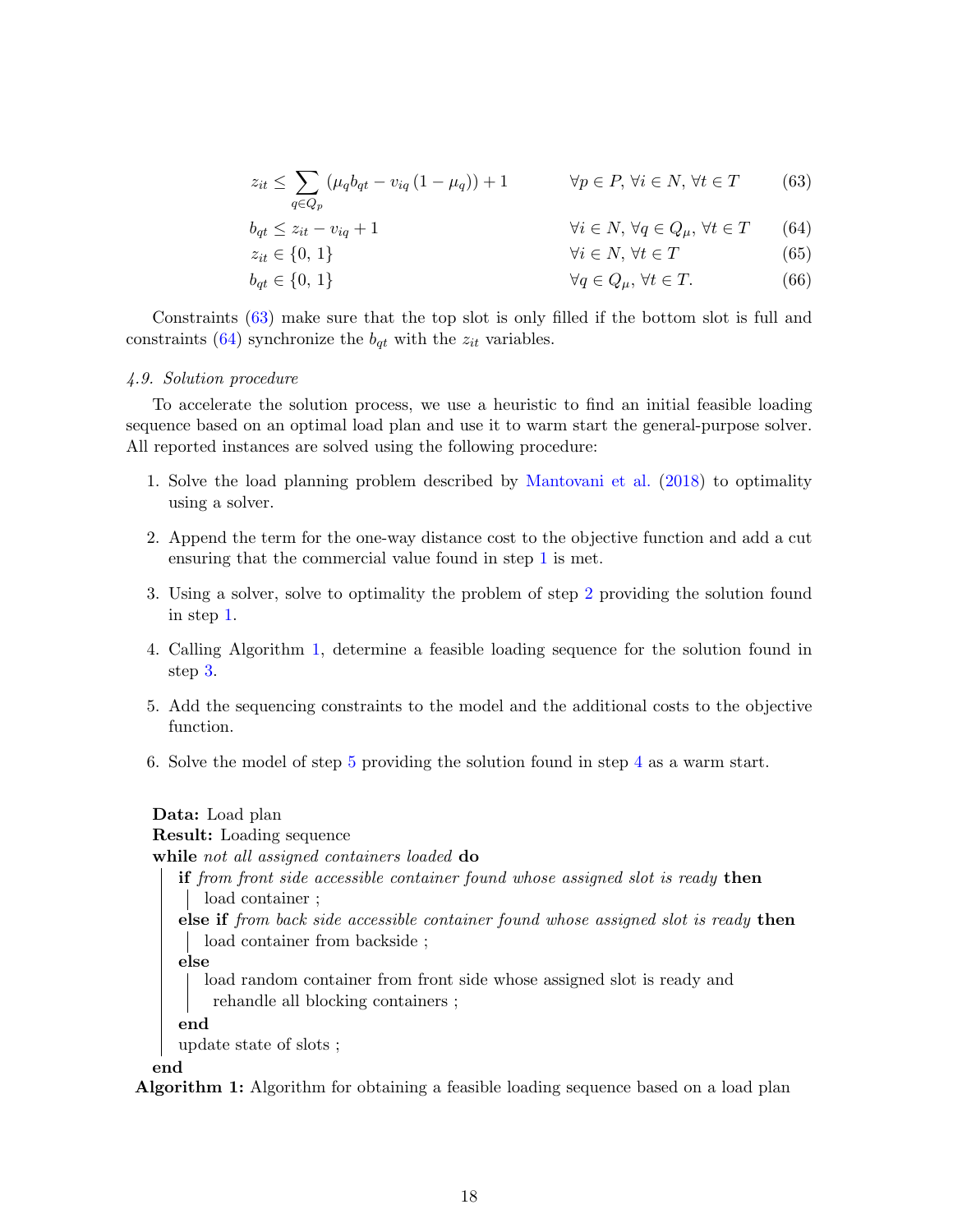#### <span id="page-18-0"></span>5. Numerical experiments

The aim of the numerical experiments is to analyze the impact of the different formulations on the performance of a general-purpose solver. We report the results of an extensive numerical study demonstrating the strengths and weaknesses of the formulations. The test instances are described in Section [5.1.](#page-18-1) In a first step, we run experiments with the formulations (Sections [4.3](#page-12-1) - [4.8\)](#page-16-0) considering full distance cost even though we expect this problem to be intractable for realistic size instances. Second, in Section [5.3,](#page-19-0) we report results with formulations considering a simplified distance cost motivated by the fact that one-way moves strongly correlate with the cost of the overall loading effort [\(Boysen et al.,](#page-27-5) [2010\)](#page-27-5). Third, in Section [5.4,](#page-22-0) we examine the impact of the distance term in the objective function by ignoring the related costs. In Section [5.5,](#page-23-0) we see how the best performing formulations deal with larger instances. Last (Section [5.6\)](#page-25-1), we report a case study highlighting a large reduction of the handling cost when applying the integrated model compared to sequential approaches. For all experiments, we compare the results for two types of handling equipment: a gantry crane and a reach stacker.

#### <span id="page-18-1"></span>5.1. Test instances and setup

Since LSPSs are typically solved for blocks (cf. Section [3.3\)](#page-6-1), we consider test instances related to the length of one block. Our basic test instances comprise 50 containers and a minimum block length of 667 ft. They are truncated versions of the instances described by [Mantovani et al.](#page-28-1) [\(2018\)](#page-28-1). We use five different sets of railcars. They are all part of the simple random samplings, which – compared to stratified random samplings – result in a higher share of railcars with high flexibility in terms of loading patterns [\(Mantovani et al.,](#page-28-1) [2018\)](#page-28-1). There are two types of container sets: five sets consider containers of equal length only (40 ft), the other five sets enclose containers of different lengths (40 ft, 45 ft, 48 ft, and 53 ft). The weights of the containers are randomly drawn from a normal distribution. Combining five railcar sequences with ten container sets yields a total of 50 instances.

We consider a layout of the storage area that is organized as follows (cf. Figure [1\)](#page-6-0): the containers are stacked at a maximum height of three containers. There are six lots in total, which are arranged alongside the track. Depending on the number of containers, the lots vary in depth (for 50 containers, the depth is 3).

For the experiments, we use the general-purpose solver IBM ILOG CPLEX 12.8 on one thread of a 3.07 GHz processor equipped with 96 GB of RAM. The computational time limit is set to 36,000 seconds. This time limit is of course beyond an acceptable amount of time for an operational problem. However, we use this value for the sake of a better comparison of the models. The  $C_{++}$  language has been used for data handling, building the model, calling CPLEX, and running the algorithm. The reported computational times refer only to step [6](#page-17-9) of Algorithm [1](#page-17-5) as the other times do not exceed a few seconds.

#### <span id="page-18-2"></span>5.2. Experiments with full distance cost

We first test the formulations with full consideration of distance cost (Sections [4.3](#page-12-1) - [4.8\)](#page-16-0). The instances described in Section [5.1](#page-18-1) are intractable for the full formulations and we thus truncate them in such a way that there remain 15 containers per instance. This corresponds to a block length of 200 ft.

The numerical results for the optimization are reported in Table [4.](#page-19-1) The computational time (CPU) indicates the average solution time for the instances that are solved to optimality.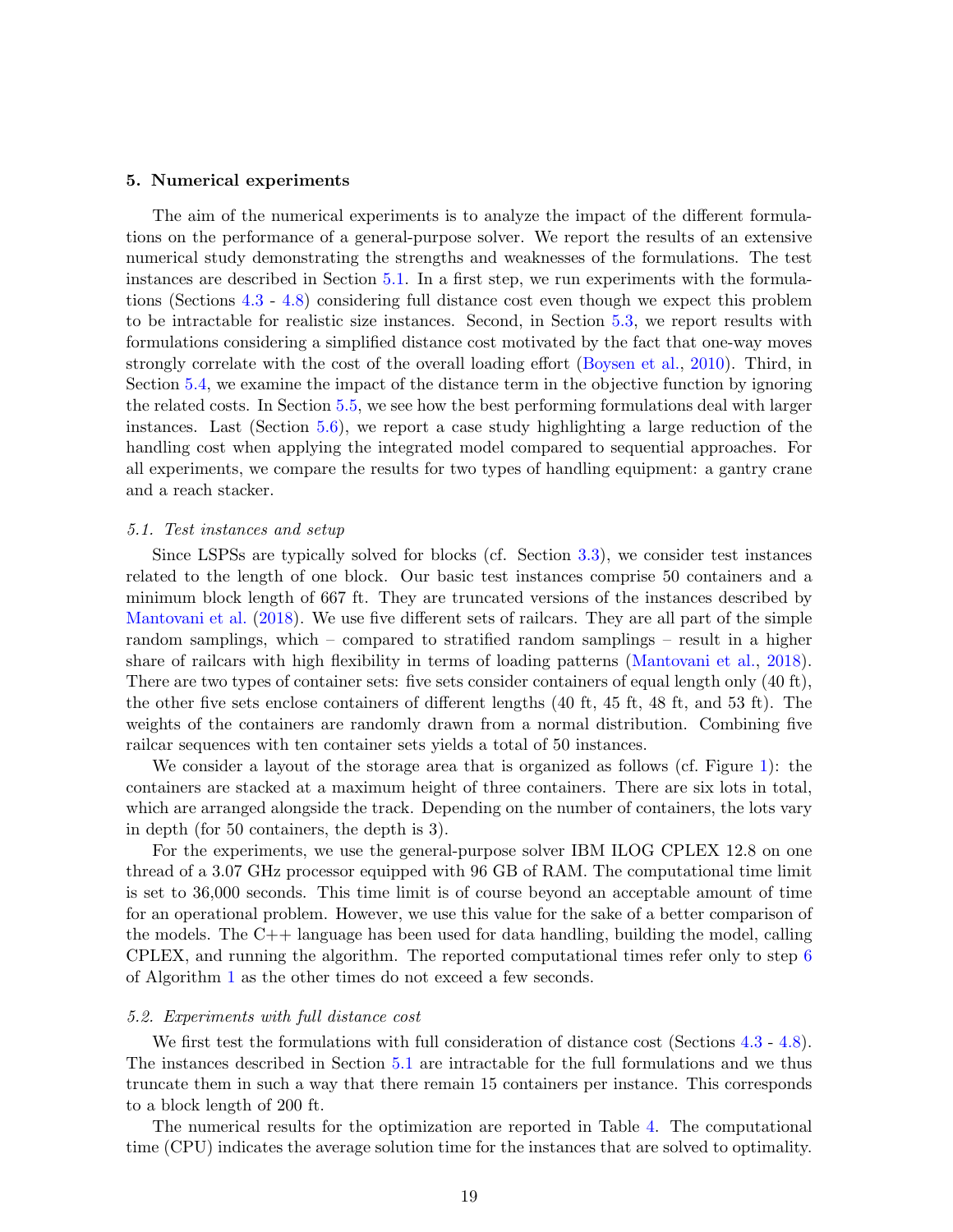The average optimality gap is reported for those instances that cannot be solved to optimality in the given time limit. For all formulations, no optimal solution can be found for any of the gantry crane instances. For the instances considering reach stacker movements, a small share can be solved to optimality. The average optimality gap is rather large (44.2 %) even after ten hours of computation time. Since in 591 out of 600 runs, a solution is found without any unproductive movement (rehandlings and detours), the remaining terms of the objective function are responsible for the large gaps.

<span id="page-19-1"></span>

| Formulation                | A <sub>1</sub> | A 2.     | B1   | B2   |      | 72   |  |  |  |
|----------------------------|----------------|----------|------|------|------|------|--|--|--|
|                            | Gantry crane   |          |      |      |      |      |  |  |  |
| $\#$ opt. solved instances | $\theta$       | $\theta$ |      |      |      |      |  |  |  |
| Avg. opt. gap $[\%]$       | 43.6           | 44.1     | 43.8 | 43.9 | 44.0 | 43.7 |  |  |  |
|                            | Reach stacker  |          |      |      |      |      |  |  |  |
| $\#$ opt. solved instances | 1              |          |      | 3    |      | 5.   |  |  |  |
| Avg. CPU [s]               | 333            | 590      | 477  | 733  | 553  | 683  |  |  |  |
| Avg. opt. gap $[\%]$       | 44.5           | 46.9     | 44.9 | 44.6 | 42.6 | 43.8 |  |  |  |

Table 4: Computational results for 50 instances with block length of 200 ft (15 containers, full distance)

These computational results point out that even for very small academic instances, the problem taking into account the full distance cost is intractable for a general-purpose solver. In the next section, we simplify the objective function by neglecting crane movements without containers. As shown by [Boysen et al.](#page-27-5) [\(2010\)](#page-27-5), the cost for the loaded one-way moves strongly correlates with the cost of the overall effort, thus making this simplification reasonable.

#### <span id="page-19-0"></span>5.3. Experiments with one-way distance cost

We now test the formulations with simplified one-way distance cost. We fix the value of the variables  $u_{qi}$  to 1 and remove these variables from the objective function. Accordingly, the constraints  $(23)$ ,  $(33)$ ,  $(42)$ , and  $(52)$  are obsolete.

First, we solve the truncated instances of Section [5.2.](#page-18-2) Figure [4](#page-20-0) displays the average number of constraints and variables for all formulations. The number of constraints can be drastically reduced by simplifying the distance cost.

<span id="page-19-2"></span>The numerical results are reported in Table [5.](#page-19-2) All instances can now be solved to optimality within short computational time (on average 11 seconds for gantry crane and 26 seconds for reach stacker movements). Three out of 50 instances require one rehandled container for reach stacker movements, one of them additionally causes a detour for the crane. All other instances are solved without any unproductive movement.

| Formulation                | A 1           |      |       | A <sub>2</sub> B <sub>1</sub> B <sub>2</sub> C <sub>1</sub> |    |    |  |  |  |  |
|----------------------------|---------------|------|-------|-------------------------------------------------------------|----|----|--|--|--|--|
|                            | Gantry crane  |      |       |                                                             |    |    |  |  |  |  |
| $\#$ opt. solved instances | -50           | 50   | 50    | 50                                                          | 50 | 50 |  |  |  |  |
| Avg. CPU $[s]$             | $\mathbf{3}$  | 31 — | 10    | -15                                                         | 6  |    |  |  |  |  |
|                            | Reach stacker |      |       |                                                             |    |    |  |  |  |  |
| $\#$ opt. solved instances | 50            | 50   | 50    | 50                                                          | 50 | 50 |  |  |  |  |
| Avg. CPU [s]               | 18            |      | 86 21 | 20                                                          | 6  |    |  |  |  |  |

Table 5: Computational results for the 50 instances of block length 200 ft (15 containers, one-way distance)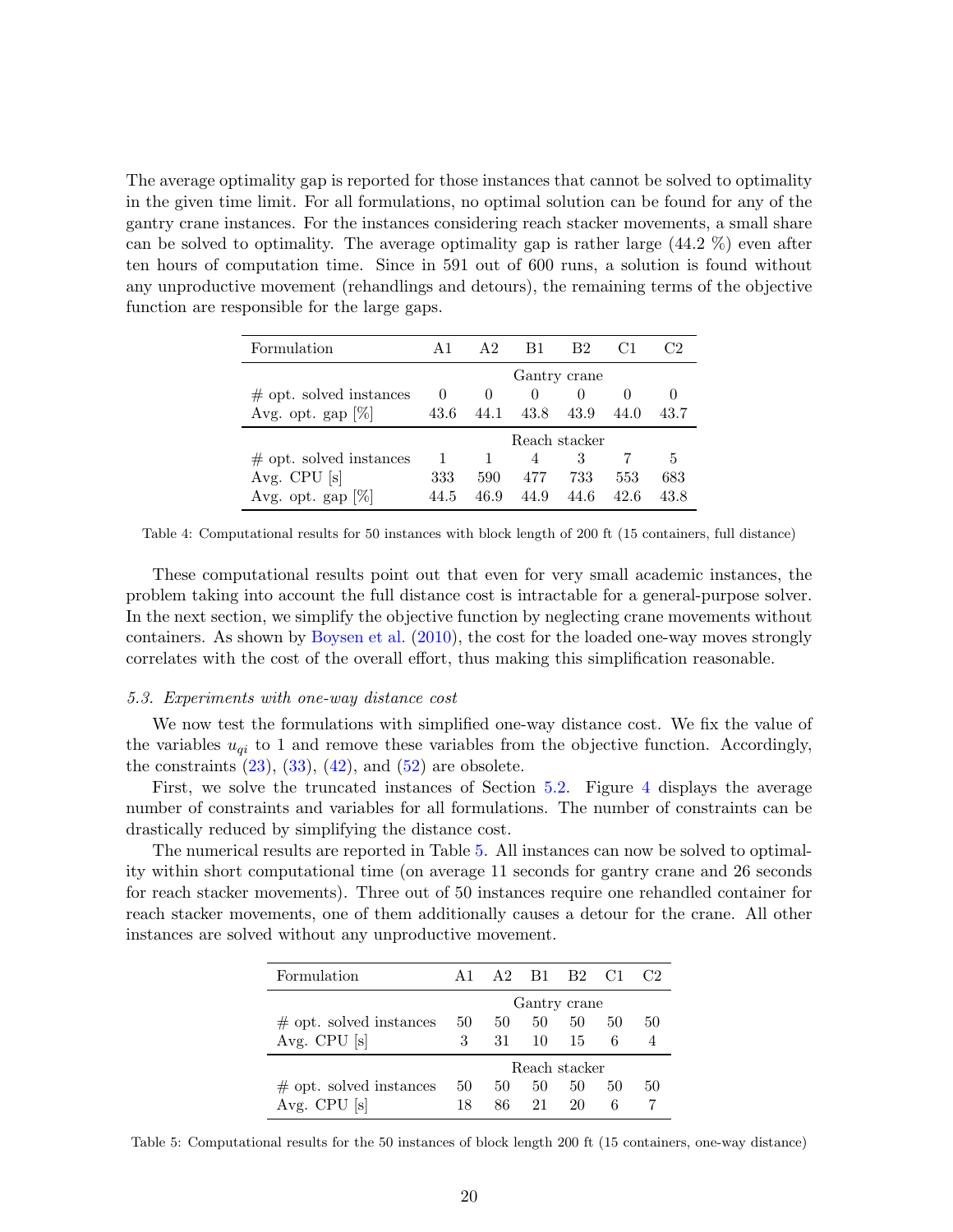<span id="page-20-0"></span>

Figure 4: Average number of variables and constraints per formulation for the 200 ft instances including gantry crane and reach stacker movements with consideration of (2w) two-way and (1w) one-way distance cost

These convincing computational results motivate us to continue with the simplified distance cost and to apply it on the 667 ft instances. To give an idea about the different sizes of the mathematical models, we depict the average number of variables and constraints in Figure [5](#page-21-0) (logarithmic scale of y-axis). The A formulations have the largest number of variables (on average 86,182), followed by the C formulations (14,400) and the B formulations (13,565). The difference in the number of variables related to the handling equipment is quite small. The number of constraints is lowest for the formulation A1 (6,077 for gantry crane, and 20,817 for reach stacker) and ranges between 78,638 and 95,658 for the formulations A2, C1, and C2. Due to the constraints  $(45)$  and  $(55)$ , the number of constraints for the B formulations is much higher (between 1.82 M and 1.89 M). Comparing the reach stacker to the gantry crane movements, the number of constraints increases by roughly 15,000 on average.

The numerical results for the optimization are given in Table [6.](#page-21-1) For a better interpretation of the optimality gap, the average number of rehandlings and retrievals from the back side of the lot are given for instances that could not be solved to optimality. The results show that the problems with reach stacker movements are harder to solve than those with gantry crane movements: the average number of optimally solved instances drops from 38 to 28, the average computational time rises from roughly two hours to four hours and the average optimality gap increases from 9 % to 25 %. This is related to the higher number of forbidden loading sequences. For both cranes, all optimal solutions go without unproductive movements.

For the gantry crane, the number of instances solved to optimality varies between 26 and 43 out of a total of 50. The formulation C1 finds the highest number of optimal solutions, followed by formulations A1 and C2. Concerning the computational times, the C formulations clearly outperform the others. Regarding the optimality gaps, the formulations C1, C2, and A2 evidently dominate the others. The average number of rehandled containers for instances that are not optimally solved at timeout is rather low for all formulations.

The instances containing reach stacker movements, however, show a different picture. Whereas the number of optimally solved instances decreases significantly for the A and B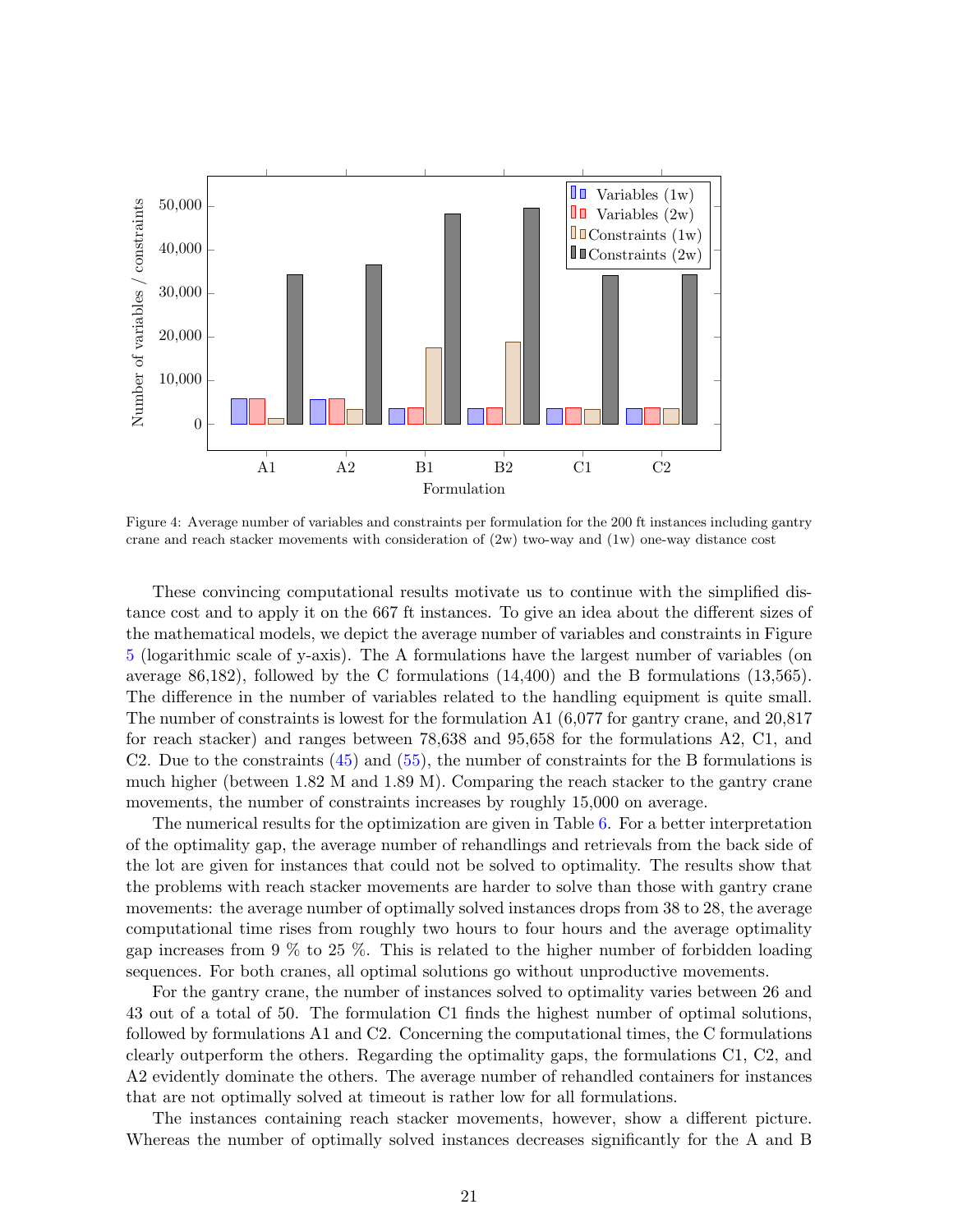<span id="page-21-0"></span>

<span id="page-21-1"></span>Figure 5: Average number of variables and constraints per formulation for the 667 ft instances (one-way distance, gc: gantry crane, rs: reach stacker)

| Formulation                     | A <sub>1</sub> | A <sub>2</sub> | B1     | B <sub>2</sub> | C1    | C2    |  |  |  |
|---------------------------------|----------------|----------------|--------|----------------|-------|-------|--|--|--|
|                                 | Gantry crane   |                |        |                |       |       |  |  |  |
| $\#$ opt. solved instances      | 42             | 37             | 26     | 38             | 43    | 42    |  |  |  |
| Avg. CPU [s]                    | 5,418          | 9,268          | 20,526 | 12,446         | 1,423 | 821   |  |  |  |
| Avg. opt. gap $ \% $            | 25.5           | 5.0            | 14.6   | 7.0            | 0.6   | 0.6   |  |  |  |
| Avg. $#$ rehandlings (timeout)  | 1.5            | 0.2            | 1.4    | 0.3            | 0.0   | 0.0   |  |  |  |
|                                 | Reach stacker  |                |        |                |       |       |  |  |  |
| $\#$ opt. solved instances      | 26             | 22             | 9      | 29             | 41    | 40    |  |  |  |
| Avg. CPU $[s]$                  | 16,897         | 19,462         | 30,401 | 17,181         | 1,388 | 1,041 |  |  |  |
| Avg. opt. gap $[\%]$            | 61.4           | 7.7            | 44.1   | 34.5           | 0.6   | 0.6   |  |  |  |
| Avg. $\#$ rehandlings (timeout) | 4.5            | 0.1            | 4.9    | 1.8            | 0.0   | 0.0   |  |  |  |
| Avg. $\#$ detours (timeout)     | 2.4            | 0.2            | 2.0    | 0.9            | 0.0   | 0.0   |  |  |  |

Table 6: Computational results for the 50 instances of block length 667 ft (50 containers, one-way distance)

formulations, the numbers remain almost stable for the C formulations. The latter clearly surpass the other formulations with respect to computational time and optimality gap. Comparing the average number of unproductive movements at timeout, they are reasonable for all formulations and lowest for A2, C1, and C2.

We now examine whether and how the container characteristics have an impact on the computational results. Figure [6](#page-22-1) compares the number of optimally solved instances for two settings of container characteristics. Interestingly, the numbers differ a lot. On average 15 (resp. 12) out of 25 instances can be solved to optimality using a gantry crane (resp. reach stacker) considering instances with containers of equal length. The share of solved instances with containers of four different lengths is considerably higher (23 for gantry crane, 16 for reach stacker). Due to the symmetry of load plans, the solution space for containers of equal size is larger.

In summary, the large number of constraints of the B formulations slows the model down significantly. The C formulations dominate the other formulations in terms of consistency, computational time, and optimality gap. The reduction in the number of variables (com-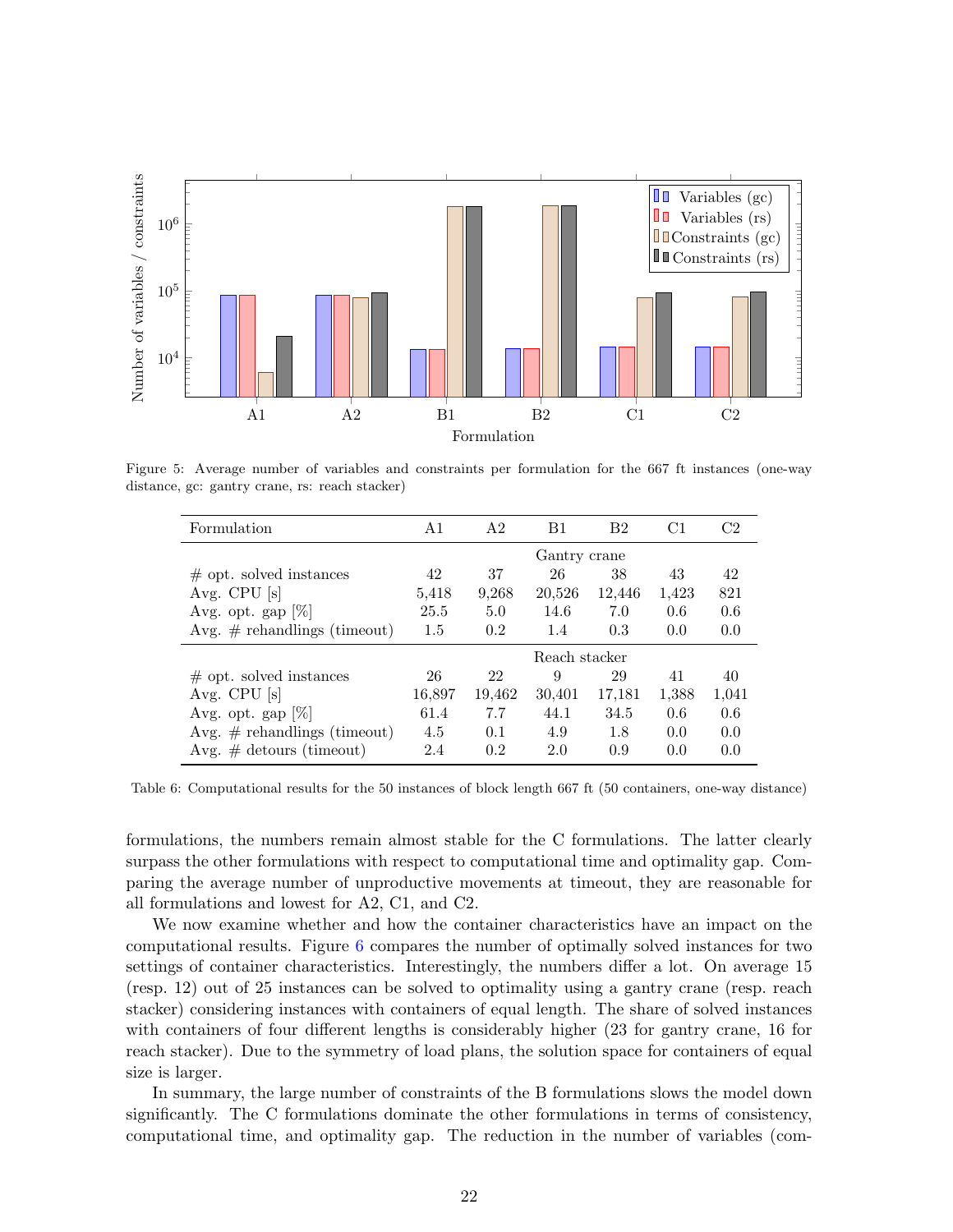<span id="page-22-1"></span>

Figure 6: Number of solved instances with respect to container characteristics (1 size: 40 ft, 4 sizes: 40 ft, 45 ft, 48 ft, and 53 ft), handling equipment (gc: gantry crane, rs: reach stacker) and formulation

pared to A) at the expense of more constraints seems to be the best trade-off we could find. Interestingly, these formulations seem to be hardly affected by the higher complexity caused by the reach stacker movements. On average, the C formulations show reasonable computing times below 1,800 seconds. Except for the B formulations the two different definitions of the z variables (i loaded at or by t) seem not to affect the performance strongly. For the B formulations, the second definition works considerably better. With respect to the solution quality at timeout, A2 (resp. B2) dominates A1 (resp. B1).

#### <span id="page-22-0"></span>5.4. Experiments ignoring distance cost

Many intermodal terminals are built in urban areas where space is a scarce resource. Thus, their dimensions are rather small and the distance covered by the handling equipment while loading the train may be negligible. In this context, the relevance of the particular term related to the distance in the objective function is questionable. In this section, we remove the term from the objective function and use  $(67)$  to investigate the changes in the solution process:

<span id="page-22-2"></span>
$$
\min \sum_{i \in N} \pi_i \left( 1 - \sum_{q \in Q} v_{iq} \right) + \sum_{j \in J} \tau_j \sum_{k \in K_j} w_{jk} + \sum_{i \in N} \left( \beta^2 d_i + \beta^3 \gamma_i \right). \tag{67}
$$

The numerical results for these experiments are reported in Table [7.](#page-23-1) Similarly to the results presented in Section [5.3,](#page-19-0) the reach stacker instances are harder to solve. On average, 47 (resp. 38) out of 50 instances considering a gantry crane (resp. reach stacker) as handling equipment could be solved to optimality. Compared to the results with one-way distance cost (38 and 28 instances), these figures are considerably higher.

For the gantry crane, all problems can be solved to optimality with the A and C formulations. The average computation time drops from roughly 94 (resp. 157) to 18 (resp. 66) minutes for the formulation A1 (resp. A2) compared to the prior experiments (Section [5.3\)](#page-19-0). The computational times for the formulations C1 and C2 are on average 11 and 17 minutes, respectively. The number of instances solved increases for the formulations B1 and B2 to 42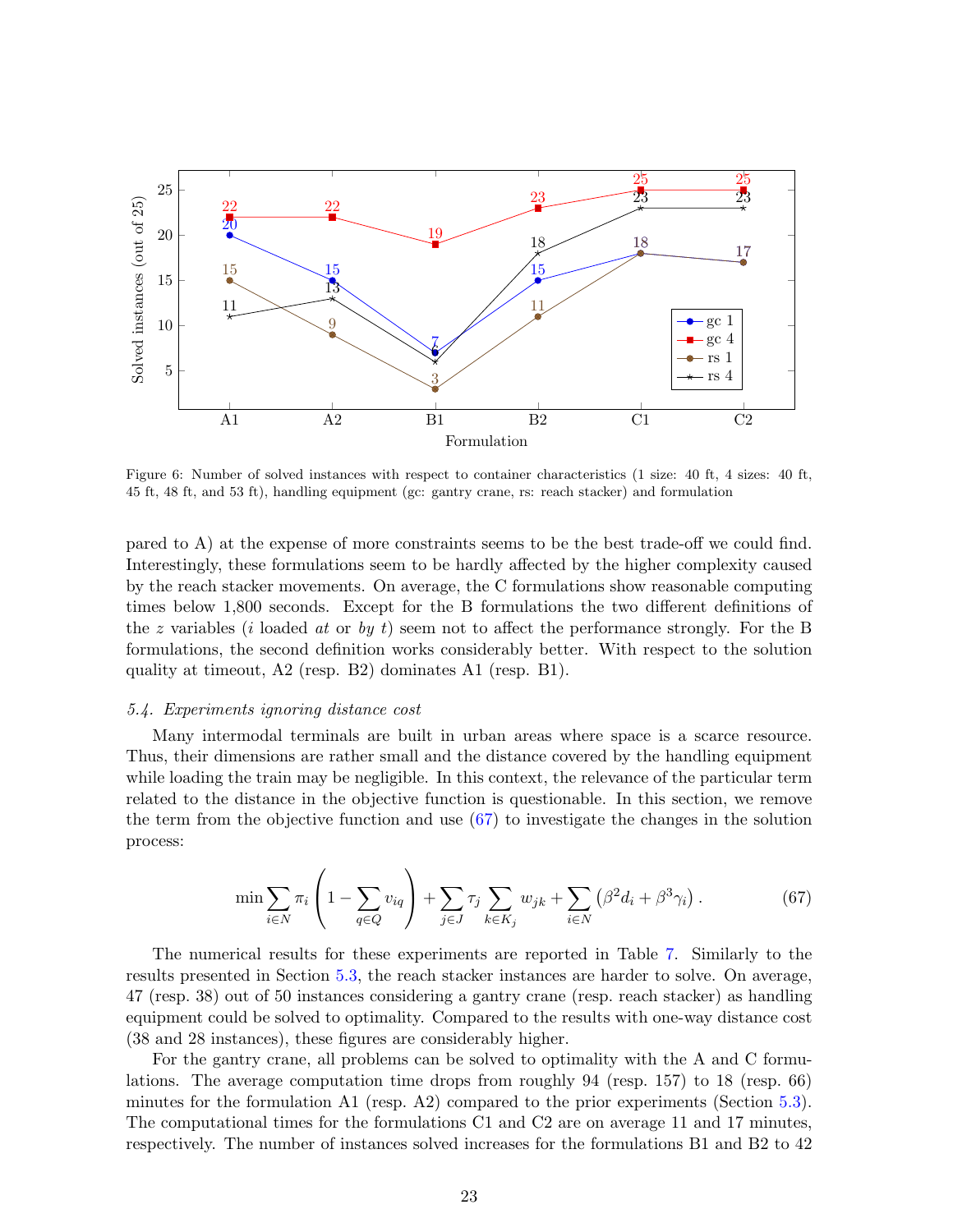<span id="page-23-1"></span>

| Formulation                     | A <sub>1</sub> | A <sub>2</sub> | B1     | B <sub>2</sub> | C1    | C2    |  |  |  |
|---------------------------------|----------------|----------------|--------|----------------|-------|-------|--|--|--|
|                                 | Gantry crane   |                |        |                |       |       |  |  |  |
| $\#$ opt. solved instances      | 50             | 50             | 42     | 40             | 50    | 50    |  |  |  |
| Avg. CPU [s]                    | 1,091          | 3,969          | 17,945 | 14,755         | 651   | 995   |  |  |  |
| Avg. opt. gap $[\%]$            |                |                | 97.8   | 97.9           |       |       |  |  |  |
| Avg. $\#$ rehandlings (timeout) |                |                | 5.9    | 6.6            |       |       |  |  |  |
|                                 | Reach stacker  |                |        |                |       |       |  |  |  |
| $\#$ opt. solved instances      | 48             | 47             | 14     | 18             | 50    | 50    |  |  |  |
| Avg. CPU $[s]$                  | 8,935          | 11,546         | 29,145 | 24,025         | 1,210 | 1,361 |  |  |  |
| Avg. opt. gap $[\%]$            | 100.0          | 95.5           | 98.3   | 98.8           |       |       |  |  |  |
| Avg. $#$ rehandlings (timeout)  | 16.5           | 1              | 14.4   | 9.9            |       |       |  |  |  |
| Avg. $\#$ detours (timeout)     | 10             | 1              | 4.7    | 4.2            |       |       |  |  |  |

Table 7: Computational results for the 50 instances of block length 667 ft (50 containers, no distance)

and 40. The computational times are on average much higher than for the other formulations (299 and 246 minutes).

The reach stacker movements intensify the differences between the formulations. The C formulations are the only ones for which one can solve all 50 instances to optimality. The average computation time is 20 minutes for C1 and 23 minutes for C2, respectively. The formulations A1 and A2 solve 48 and 47 instances. The computational times are 149 and 192 minutes, and hence much higher compared to C1 and C2. The formulations B1 and B2 are only able to solve 14 and 18 instances in more than eight and six hours on average.

For all formulations, the optimality gap for instances without proven optimum is very large  $(> 95\%)$ . The number of unproductive movements at timeout is reasonable for the instances solved by formulation A2. In terms of computational time, again, the C formulations clearly outperform the others. The A formulations can still deal with the instance size, whereas the B formulations do not perform reliably on these instances.

The figures show that the costs for the distance in the objective function makes the optimization problem considerably harder. Therefore, it is expedient to discard this term if the layout of the terminal is rather compact and distance costs are negligible.

#### <span id="page-23-0"></span>5.5. Experiments with larger instances

The computational experiments reported in Sections [5.3](#page-19-0) and [5.4](#page-22-0) indicate that the formulations C1 and C2 work best with respect to reliability and computational time. We now use these formulations without consideration of the distance on larger instances to examine which instance size can be solved in reasonable time. The results are reported in Table [8](#page-24-0) and Figure [7.](#page-24-1) Recall that the largest instances that solved to optimality for the LPSP for single-stack trains in a similar setting comprise 40 containers [\(Ambrosino et al.,](#page-27-2) [2013\)](#page-27-2).

The share of instances solved to optimality within ten hours drops significantly with increasing size. For all sizes, no unproductive movements are part of the solutions of those instances that are solved to optimality. All 50 instances comprising 1,000 ft (75 containers) can be solved to optimality for the gantry crane movements. For the reach stacker instances, however, only 28 of the instances can be solved to optimality for the C1 and 36 for the C2 formulations. The computational times are above five hours and thus not appropriate for operational problems.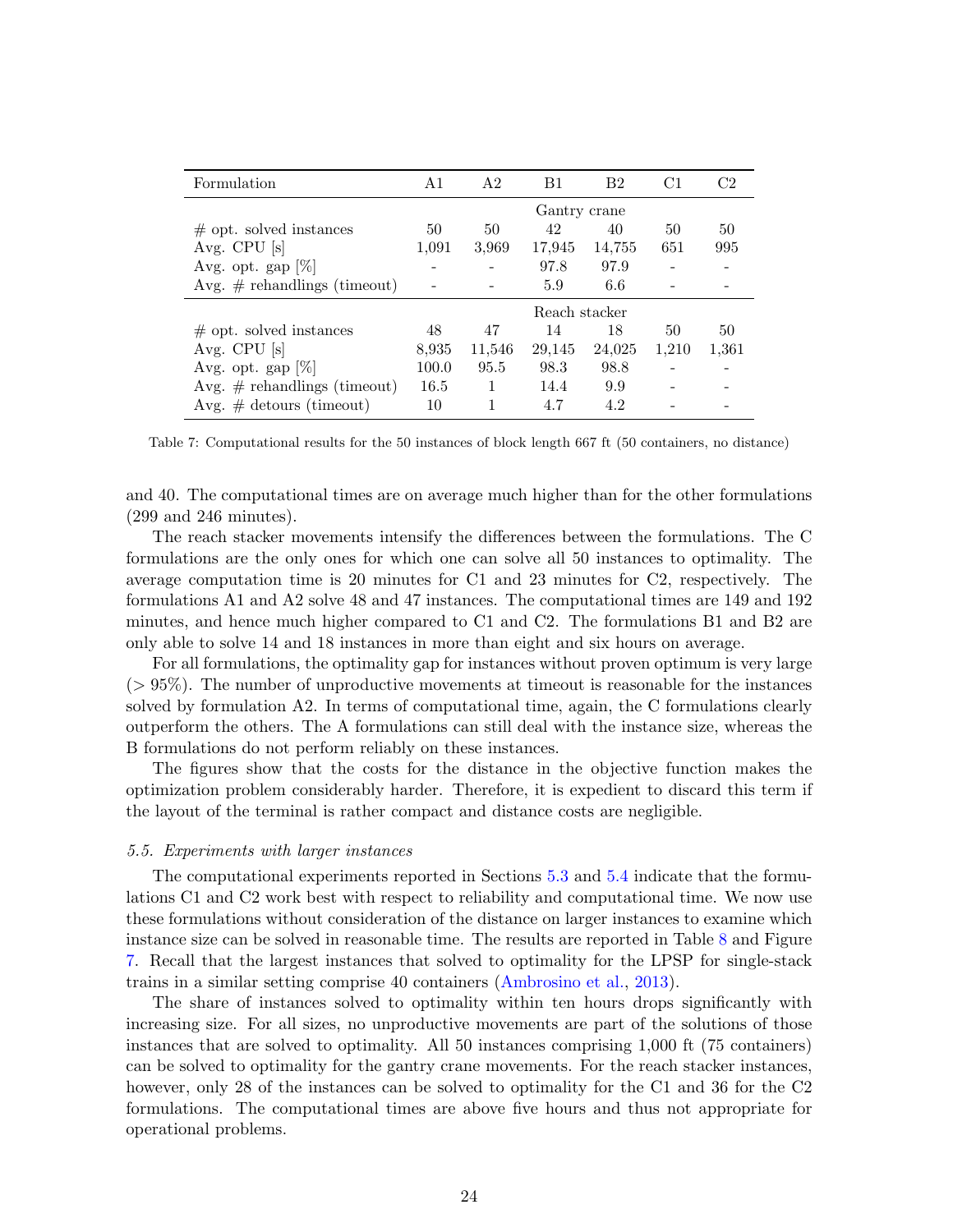<span id="page-24-0"></span>

| Formulation                     | $\rm C1$      | C2       | C1     | C <sub>2</sub> | C1                       | C <sub>2</sub> | C1    | C <sub>2</sub> |  |
|---------------------------------|---------------|----------|--------|----------------|--------------------------|----------------|-------|----------------|--|
| Instance size                   |               | $667$ ft |        | $1,000$ ft     |                          | $1,500$ ft     |       | $2,000$ ft     |  |
| $#$ Containers                  |               | 50       |        | 75             |                          | 113            |       | 150            |  |
|                                 | Gantry crane  |          |        |                |                          |                |       |                |  |
| $\#$ opt. solved instances      | 50            | 50       | 50     | 50             | 11                       | 15             | 1     | $\theta$       |  |
| Avg. CPU $[s]$                  | 651           | 995      | 3,333  | 2,688          | 31,000                   | 22,777         | 15    |                |  |
| Avg. opt. gap $[\%]$            |               |          |        |                | 99.6                     | 95.8           | 99.9  | 99.8           |  |
| Avg. $#$ rehandlings (timeout)  |               |          |        |                | 25.5                     | 16.3           | 39.6  | 38.9           |  |
|                                 | Reach stacker |          |        |                |                          |                |       |                |  |
| $\#$ opt. solved instances      | 50            | 50       | 28     | 36             | $\Omega$                 | $\Omega$       | 5     | 0              |  |
| Avg. CPU $[s]$                  | 1,210         | 1,361    | 19,727 | 17,450         | $\overline{\phantom{0}}$ |                | 20    |                |  |
| Avg. opt. gap $[\%]$            |               |          | 98.2   | 95.9           | 100.0                    | 99.8           | 100.0 | 100.0          |  |
| Avg. $\#$ rehandlings (timeout) |               |          | 14.3   | 3.7            | 65.6                     | 60.6           | 88.0  | 82.8           |  |
| Avg. $\#$ detours (timeout)     |               |          | 2.0    | 2.9            | 7.0                      | 7.2            | 7.5   | 6.7            |  |

Table 8: Computational results for the large instances (50 of each size) without consideration of distance cost

<span id="page-24-1"></span>

Figure 7: Share of solved instances (out of 50) with respect to instance size, formulation, and handling equipment (no distance considered, gc: gantry crane, rs: reach stacker).

Bigger instances comprising a block of at least 1,500 ft length and 113 containers can hardly be solved considering the gantry crane. Only 11 (resp. 15) instances are solved optimally with the formulation C1 (resp. C2) within the given time limit. None of the instances with reach stacker movements can be solved to optimality. Note that the average optimality gap by the end of the computational time is very large ( $> 95\%$ ). The solution quality in terms of unproductive movements at timeout is poor except for the C2 formulation with instance size of 1,000 ft.

The largest instances that we test comprise 2,000 ft and 150 containers. Only very few instances can be solved to optimality. The surprinsingly fast computational times are related to the fact that in all six cases, the heuristic provides an initial optimal solution (without any unproductive movements) and CPLEX quickly proves the optimality of the solution. In none of the cases could the solver find the optimal solution without the initialization.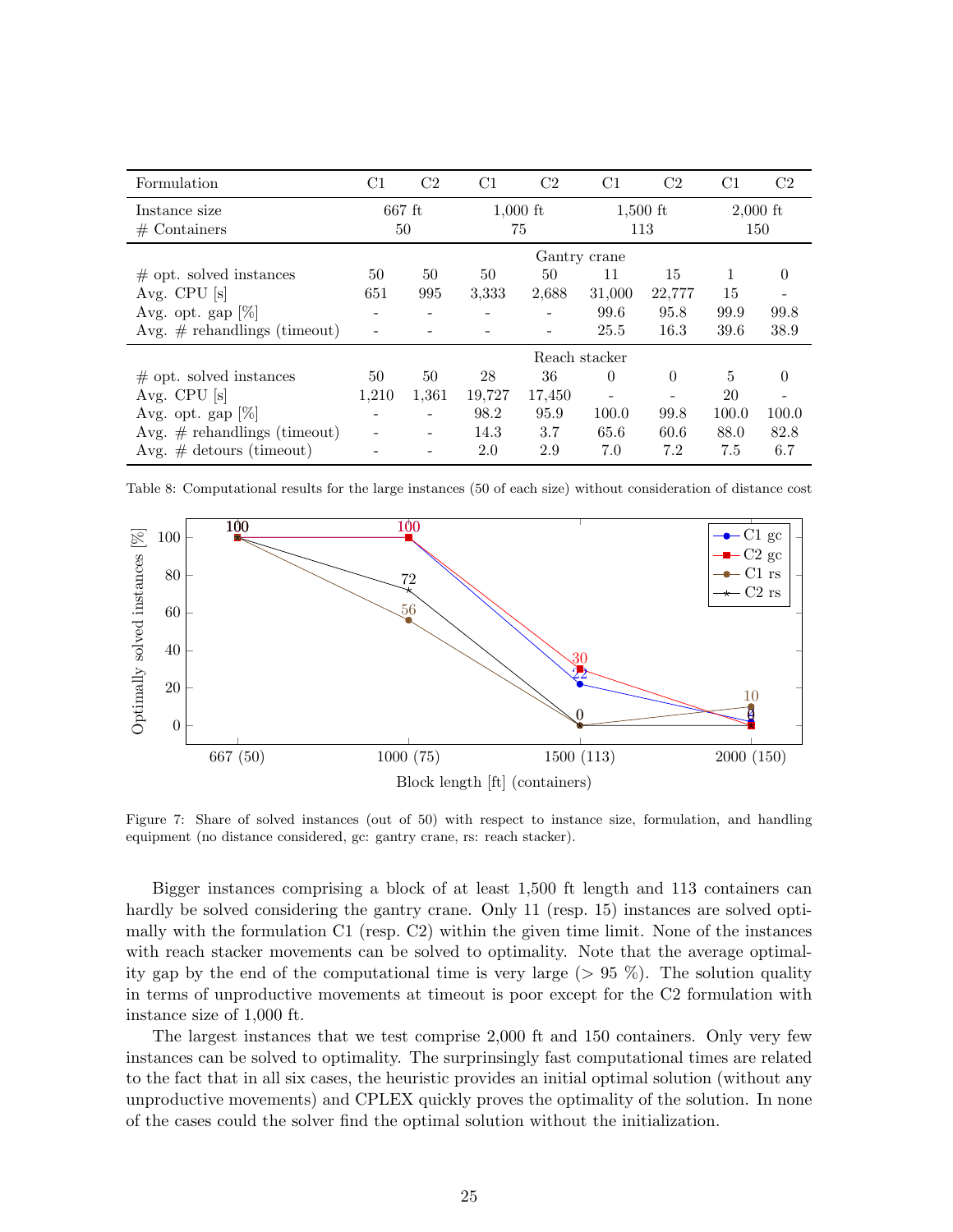# <span id="page-25-1"></span>5.6. Savings achieved by solving the integrated LPSP

Last, we report results from a study investigating whether the integrated LPSP can reduce the handling cost compared to the sequential solution as suspected in our motivation. We therefore solve twice the same 667 ft instances with consideration of the one-way distance cost. In the first run, we optimize the load plan. In the second run, we optimize the load sequencing taking the fixed load plan as an input. As not all instances can be solved to optimality with the integrated model (Table  $6$ ), we only compare instances that are optimally solved with at least one of the six formulations (49 instances for a gantry crane, 41 instances for a reach stacker). The distribution of the number of rehandled containers obtained by the sequential model is displayed in Figure [8.](#page-25-2)

<span id="page-25-2"></span>

Figure 8: Distribution of the number of rehandled containers for the sequential solving of the LPSP

For the gantry crane experiments, up to 8 containers (on average 4.1) must be rehandled in the sequential model, whereas the number of rehandlings can be reduced to 0 with the integrated model. For the reach stacker instances, the number of double touched containers varies between 2 and 9 (on average 5.9) and drops to 0. The number of detours varying between 0 and 2 (on average 0.4) can be lessened to 0. In other words, the integrated model could find for every single instance a loading sequence without using any unproductive movement at all. Recall that the solution of the integrated model is in no case worse than the solution found in the sequential procedure in terms of penalty for unloaded containers.

The integrated model tends to choose load plans that either include all containers of one stack or those that are most easily accessible. Contrarily to the load plans found without consideration of the handling cost, containers whose neighboring load units in the pile are not loaded are rarely part of the load plan.

These results underline that, from an operational point of view, the solution quality can be significantly improved with an integrated model. Hence, terminal operators could clearly benefit from a lower handling cost.

#### <span id="page-25-0"></span>6. Conclusions and future research

In this paper, we have introduced the load planning and sequencing problem for doublestack intermodal trains. We have modeled the movements of the handling equipment in a flexible way in a preprocessing step, such that a set of forbidden retrieval sequences is obtained. Starting from the model for the load planning problem for double-stack intermodal trains proposed by [Mantovani et al.](#page-28-1) [\(2018\)](#page-28-1), we have introduced six different ILP formulations.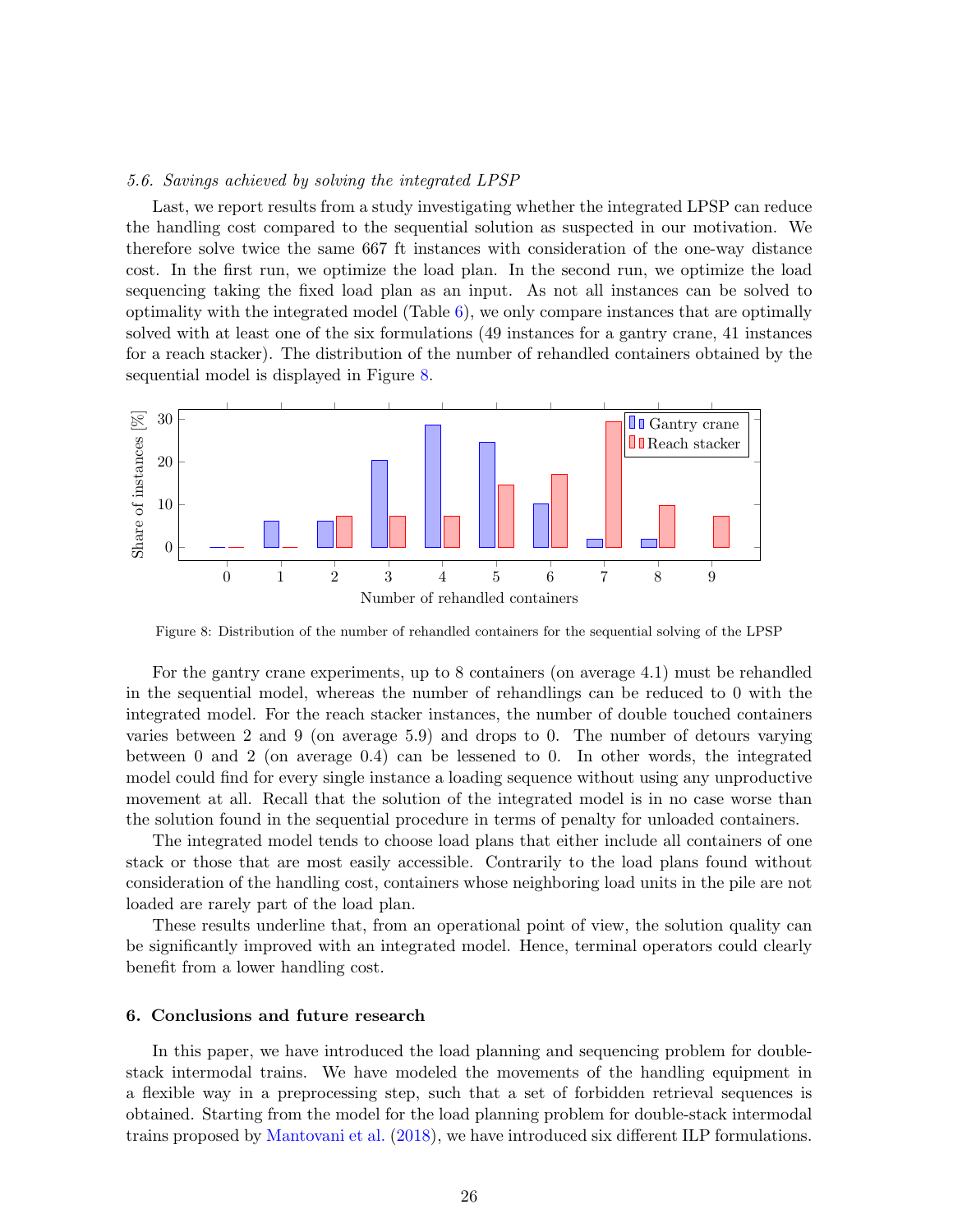Computational results show that the instances considering reach stackers instead of gantry cranes are much more difficult to solve. This is due to more complex accessibility rules of the reach stackers yielding more dependencies between the movements, which finally results in a higher number of constraints. Furthermore, we found that two out of six formulations (C1 and C2) outperform the others. Both of them introduce two sets of decision variables: one is related to the perspective of the containers  $z_{it}$  and the second one to the perspective of slots of the train  $b_{qt}$ . These models seem to be much less affected by the higher number of forbidden sequences caused by the reach stacker.

Additionally, we show that by ignoring the costs for the distances occurring in the terminal, as it may be suitable for terminals with a compact layout, we can solve instances with a block length of 667 ft and 50 containers with a commercial solver in reasonable time. For larger instances, however, the computational times are too high for an operational problem. Comparing the computational results to those reported by [Mantovani et al.](#page-28-1) [\(2018\)](#page-28-1), the remarkable increase in complexity by integrating the load planning and the load sequencing problem becomes clear.

Finally, we highlight that the integrated model can significantly reduce the handling cost in terminals compared to the sequential solving. In our case study comprising 50 containers, the number of rehandled containers drops from 4.1 to 0 for gantry crane movements and from 5.9 to 0 for reach stacker movements. This confirms that an integrated solution of the LPSP can be of great benefit for terminal operators.

Future research should be dedicated to an alternative approach to model the two-way distance to achieve a more tractable formulation. In addition, the sequencing of double touches is a relevant extension of the model as, in rare cases, the rehandling of blocking containers may involve further rehandlings. Tailored solution methods are an additional subject for future research as fast solutions need to be found by terminal operators. Last, it might be interesting to take more than one handling equipment into account at once.

#### Acknowledgments

We gratefully acknowledge the close collaboration with the Canadian National Railway Company (CN) and the funding through the CN Chair in Optimization of Railway Operations. We also acknowledge the support of the German Academic Exchange Service (DAAD) for the first author's research stay at CIRRELT.

#### References

- <span id="page-26-2"></span>Adobe Stock (2018a). Rail Mounted Gantry Crane. URL: [https://stock.adobe.com/ca/images/](https://stock.adobe.com/ca/images/rail-mounted-gantry-crane/105309446?prev_url=detail) [rail-mounted-gantry-crane/105309446?prev\\_url=detail](https://stock.adobe.com/ca/images/rail-mounted-gantry-crane/105309446?prev_url=detail).
- <span id="page-26-3"></span>Adobe Stock (2018b). Reach Stacker with Container. URL: [https://stock.adobe.com/ca/images/](https://stock.adobe.com/ca/images/reach-stacker-with-container/104697806?prev_url=detail) [reach-stacker-with-container/104697806?prev\\_url=detail](https://stock.adobe.com/ca/images/reach-stacker-with-container/104697806?prev_url=detail).
- <span id="page-26-1"></span>Aggoun, A., Rhiat, A., & Grassien, J.-P. (2011). Online Assignment of Container to Train Using Constraint Programming. In C. Sombattheera, A. Agarwal, S. K. Udgata, & K. Lavangnananda (Eds.), Multi-disciplinary Trends in Artificial Intelligence (pp. 395–405). 5th International Workshop, MIWAI 2011 Berlin Heidelberg: Springer-Verlag. doi:[10.1007/978-3-642-25725-4\\_35](http://dx.doi.org/10.1007/978-3-642-25725-4_35).
- <span id="page-26-0"></span>Ambrosino, D., Bernocchi, L., & Siri, S. (2016). Multi-Objective Optimization for the Train Load Planning Problem with Two Cranes in Seaport Terminals. IFAC-PapersOnLine, 49, 383–388. doi:[10.1016/j.ifacol.2016.07.064](http://dx.doi.org/10.1016/j.ifacol.2016.07.064).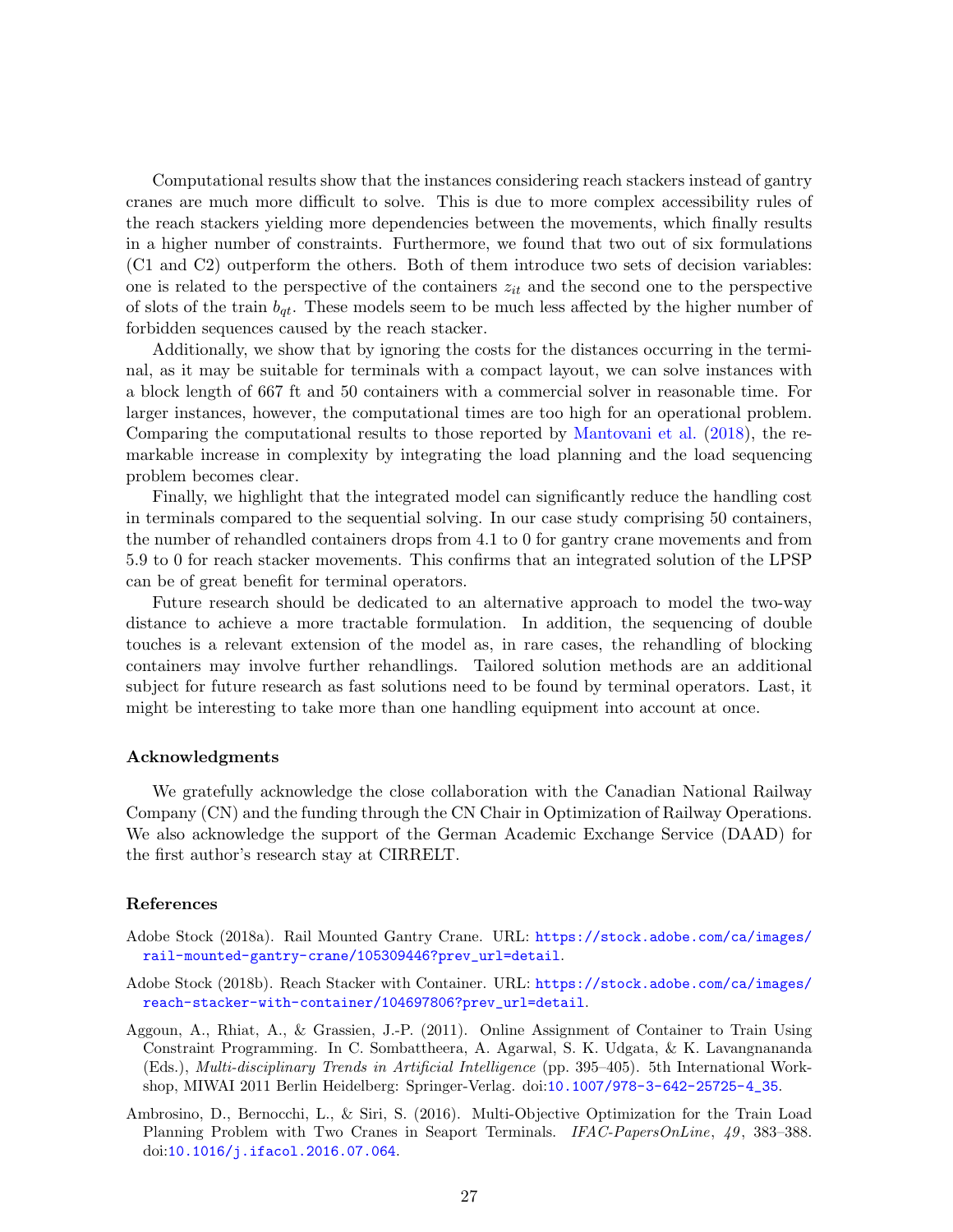- <span id="page-27-1"></span>Ambrosino, D., Bramardi, A., Pucciano, M., Sacone, S., & Siri, S. (2011). Modeling and Solving the Train Load Planning Problem in Seaport Container Terminals. In IEEE International Conference on Automation Science and Engineering (pp. 208–213). Trieste. doi:[10.1109/CASE.2011.6042439](http://dx.doi.org/10.1109/CASE.2011.6042439).
- <span id="page-27-12"></span>Ambrosino, D., & Caballini, C. (2018). New Solution Approaches for the Train Load Planning Problem. EURO Journal on Transportation and Logistics, (pp. 1–27). doi:[10.1007/s13676-018-0127-x](http://dx.doi.org/10.1007/s13676-018-0127-x).
- <span id="page-27-2"></span>Ambrosino, D., Caballini, C., & Siri, S. (2013). A Mathematical Model to Evaluate Different Train Loading and Stacking Policies in a Container Terminal. *Maritime Economics and Logistics*, 15, 292–308. doi:[10.1057/mel.2013.7](http://dx.doi.org/10.1057/mel.2013.7).
- <span id="page-27-13"></span>Ambrosino, D., & Siri, S. (2014). Models for Train Load Planning Problems in a Container Terminal. In R. de Sousa, Jorge Freire and Rossi (Ed.), *Computer-Based Modelling and Optimization in* Transportation chapter Advances in Intelligent Systems and Computing. (pp. 15–25). Springer volume 262. doi:[10.1007/978-3-319-04630-3\\_2](http://dx.doi.org/10.1007/978-3-319-04630-3_2).
- <span id="page-27-14"></span>Ambrosino, D., & Siri, S. (2015). Comparison of Solution Approaches for the Train Load Planning Problem in Seaport Terminals. Transportation Research Part E: Logistics and Transportation Re-view, 79, 65-82. doi:[10.1016/j.tre.2015.04.003](http://dx.doi.org/10.1016/j.tre.2015.04.003).
- <span id="page-27-8"></span>Anghinolfi, D., Caballini, C., & Sacone, S. (2014). Optimizing Train Loading Operations in Innovative and Automated Container Terminals. In IFAC Proceedings Volumes (pp. 9581–9586). Cape Town, South Africe volume 19. doi:[10.3182/20140824-6-ZA-1003.02553](http://dx.doi.org/10.3182/20140824-6-ZA-1003.02553).
- <span id="page-27-15"></span>Association of American Railroads (2017). Loading Capabilities Guide. URL: [https://www.aar.com/](https://www.aar.com/standards/pdfs/AAR%20Loading%20Capabilities%20Guide%202017.pdf) [standards/pdfs/AAR%20Loading%20Capabilities%20Guide%202017.pdf](https://www.aar.com/standards/pdfs/AAR%20Loading%20Capabilities%20Guide%202017.pdf).
- <span id="page-27-9"></span>Bierwirth, C., & Meisel, F. (2010). A Survey of Berth Allocation and Quay Crane Scheduling Problems in Container Terminals. European Journal of Operational Research, 202, 615-627. doi:[10.1016/j.](http://dx.doi.org/10.1016/j.ejor.2009.05.031) [ejor.2009.05.031](http://dx.doi.org/10.1016/j.ejor.2009.05.031).
- <span id="page-27-6"></span>Bostel, N., & Dejax, P. (1998). Models and Algorithms for Container Allocation Problems on Trains in a Rapid Transshipment Shunting Yard. Transportation Science, 32, 370-379. doi:[10.1287/trsc.](http://dx.doi.org/10.1287/trsc.32.4.370) [32.4.370](http://dx.doi.org/10.1287/trsc.32.4.370).
- <span id="page-27-10"></span>Boysen, N., Briskorn, D., & Meisel, F. (2017). A Generalized Classification Scheme for Crane Schedul-ing with Interference. European Journal of Operational Research, 258, 343-357. doi:[10.1016/j.](http://dx.doi.org/10.1016/j.ejor.2016.08.041) [ejor.2016.08.041](http://dx.doi.org/10.1016/j.ejor.2016.08.041).
- <span id="page-27-11"></span>Boysen, N., & Fliedner, M. (2010). Determining Crane Areas in Intermodal Transshipment Yards: The Yard Partition Problem. *European Journal of Operational Research*, 204, 336–342. doi:[10.](http://dx.doi.org/10.1016/j.ejor.2009.10.031) [1016/j.ejor.2009.10.031](http://dx.doi.org/10.1016/j.ejor.2009.10.031).
- <span id="page-27-5"></span>Boysen, N., Fliedner, M., & Kellner, M. (2010). Determining Fixed Crane Areas in Rail-Rail Transshipment Yards. Transportation Research Part E: Logistics and Transportation Review, 46, 1005–1016. doi:[10.1016/j.tre.2010.05.004](http://dx.doi.org/10.1016/j.tre.2010.05.004).
- <span id="page-27-7"></span>Bruns, F., Goerigk, M., Knust, S., & Schöbel, A. (2014). Robust Load Planning of Trains in Intermodal Transportation. OR Spectrum, 36 , 631–668. doi:[10.1007/s00291-013-0341-8](http://dx.doi.org/10.1007/s00291-013-0341-8).
- <span id="page-27-0"></span>Bruns, F., & Knust, S. (2012). Optimized Load Planning of Trains in Intermodal Transportation. OR  $Spectrum, 34, 511–533. \text{ doi: } 10.1007/\text{s}00291-010-0232-1.$
- <span id="page-27-3"></span>Carlo, H. J., Vis, I. F. A., & Roodbergen, K. J. (2014a). Storage Yard Operations in Container Terminals: Literature Overview, Trends, and Research Directions. European Journal of Operational Research, 235 , 412–430. doi:[10.1016/j.ejor.2013.10.054](http://dx.doi.org/10.1016/j.ejor.2013.10.054).
- <span id="page-27-4"></span>Carlo, H. J., Vis, I. F. A., & Roodbergen, K. J. (2014b). Transport Operations in Container Terminals: Literature Overview, Trends, Research Directions and Classification Scheme. European Journal of Operational Research, 236 , 1–13. doi:[10.1016/j.ejor.2013.11.023](http://dx.doi.org/10.1016/j.ejor.2013.11.023).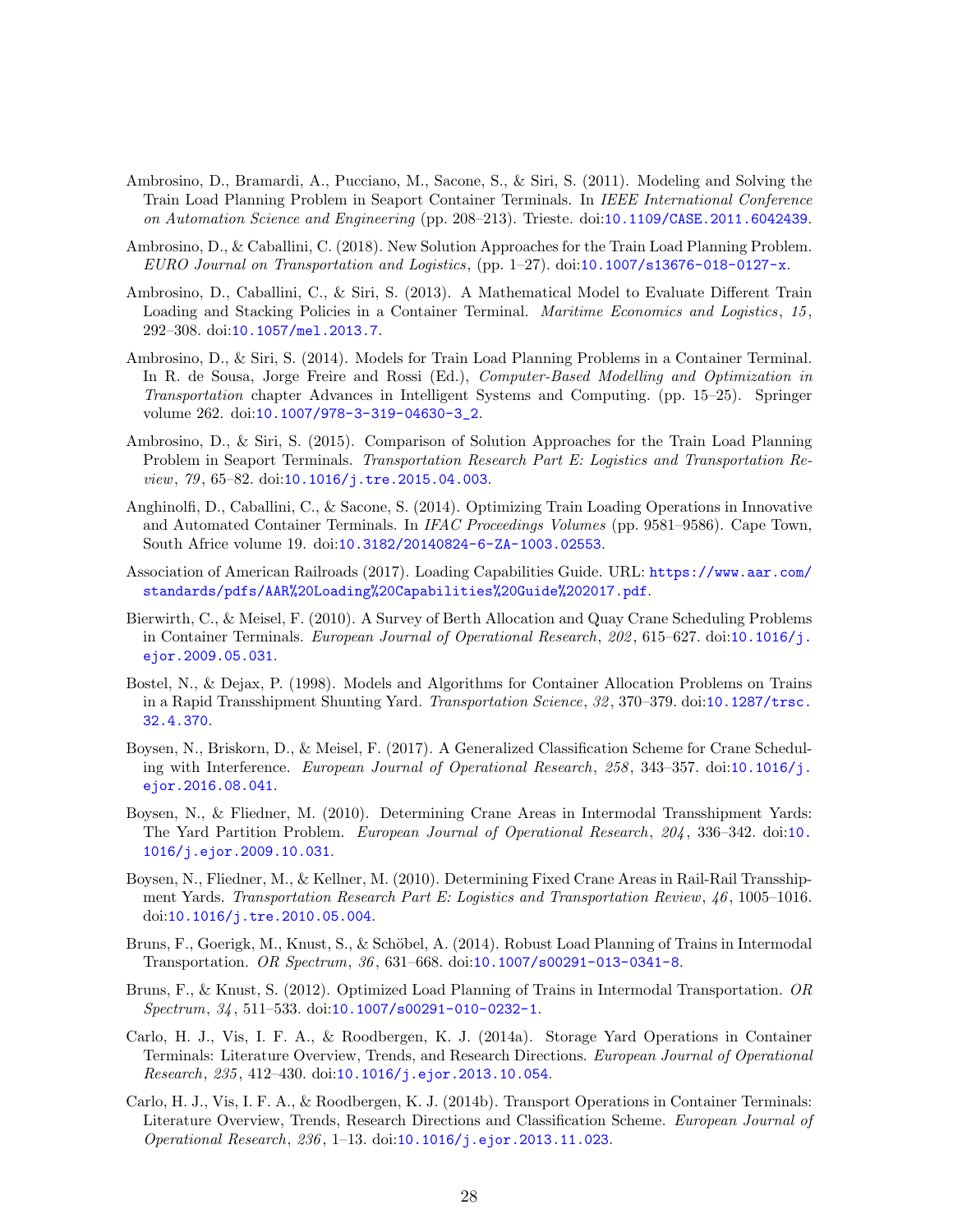- <span id="page-28-10"></span>Cichenski, M., Jaehn, F., Pawlak, G., Pesch, E., Singh, G., & Blazewicz, J. (2017). An Integrated Model for the Transshipment Yard Scheduling Problem. Journal of Scheduling, 20 , 57–65. doi:[10.](http://dx.doi.org/10.1007/s10951-016-0470-4) [1007/s10951-016-0470-4](http://dx.doi.org/10.1007/s10951-016-0470-4).
- <span id="page-28-2"></span>Corry, P., & Kozan, E. (2006). An Assignment Model for Dynamic Load Planning of Intermodal Trains. Computers & Operations Research, 33, 1–17. doi:[10.1016/j.cor.2004.05.013](http://dx.doi.org/10.1016/j.cor.2004.05.013).
- <span id="page-28-11"></span>Corry, P., & Kozan, E. (2008). Optimised Loading Patterns for Intermodal Trains. OR Spectrum,  $30$ , 721–750. doi:[10.1007/s00291-007-0112-5](http://dx.doi.org/10.1007/s00291-007-0112-5).
- <span id="page-28-0"></span>Dotoli, M., Epicoco, N., Falagario, M., Palma, D., & Turchiano, B. (2013). A Train Load Planning Optimization Model for Intermodal Freight Transport Terminals: A Case Study. In Proceedings - 2013 IEEE International Conference on Systems, Man, and Cybernetics, SMC 2013 (pp. 3597– 3602). doi:[10.1109/SMC.2013.613](http://dx.doi.org/10.1109/SMC.2013.613).
- <span id="page-28-9"></span>Dotoli, M., Epicoco, N., Falagario, M., Seatzu, C., & Turchiano, B. (2017). A Decision Support System for Optimizing Operations at Intermodal Railroad Terminals. In IEEE Transactions on Systems, Man, and Cybernetics: Systems (pp. 1–15). volume 47. doi:[10.1109/TSMC.2015.2506540](http://dx.doi.org/10.1109/TSMC.2015.2506540).
- <span id="page-28-8"></span>Dotoli, M., Epicoco, N., & Seatzu, C. (2015). An Improved Technique for Train Load Planning at Intermodal Rail-Road Terminals. In IEEE International Conference on Emerging Technologies and Factory Automation, ETFA. doi:[10.1109/ETFA.2015.7301580](http://dx.doi.org/10.1109/ETFA.2015.7301580).
- <span id="page-28-3"></span>Dowsland, K. A., & Dowsland, W. B. (1992). Packing Problems. European Journal of Operational Research, 56 , 2–14. doi:[10.1016/0377-2217\(92\)90288-K](http://dx.doi.org/10.1016/0377-2217(92)90288-K).
- <span id="page-28-6"></span>Dyckhoff, H. (1990). A Typology of Cutting and Packing Problems. European Journal of Operational Research, 44 , 145–159. doi:[10.1016/0377-2217\(90\)90350-K](http://dx.doi.org/10.1016/0377-2217(90)90350-K).
- <span id="page-28-4"></span>Dyckhoff, H., Scheithauer, G., & Terno, J. (1997). Cutting and packing. In M. Dell'Amico, F. Maffioli, & S. Martello (Eds.), Annotated Bibliographies in Combinatorial Optimization chapter 22. (pp. 393– 414). New York, NY, USA: John Wiley & Sons.
- <span id="page-28-15"></span>Expósito-Izquierdo, C., Melián-Batista, B., & Moreno-Vega, J. M. (2015). An Exact Approach for the Blocks Relocation Problem. Expert Systems with Application, 42, 6408–6422. doi:[10.1016/j.](http://dx.doi.org/10.1016/j.eswa.2015.04.021) [eswa.2015.04.021](http://dx.doi.org/10.1016/j.eswa.2015.04.021).
- <span id="page-28-7"></span>Heggen, H., Braekers, K., & Caris, A. (2016). Optimizing Train Load Planning: Review and Decision Support for Train Planners. In A. Paias, M. Ruthmair, & S. Voß (Eds.), Computational Logistics (pp. 193–208). 7th International Conference, ICCL 2016 Springer volume 9855 LNCS. doi:[10.1007/](http://dx.doi.org/10.1007/978-3-319-44896-1_13) [978-3-319-44896-1\\_13](http://dx.doi.org/10.1007/978-3-319-44896-1_13).
- <span id="page-28-14"></span>Imai, A., Sasaki, K., Nishimura, E., & Papadimitriou, S. (2006). Multi-Objective Simultaneous Stowage and Load Planning for a Container Ship with Container Rehandle in Yard Stacks. European Journal of Operational Research, 171 , 373–389. doi:[10.1016/j.ejor.2004.07.066](http://dx.doi.org/10.1016/j.ejor.2004.07.066).
- <span id="page-28-12"></span>Lai, Y.-C., Barkan, C. P. L., & Onal, H. (2008a). Optimizing the Aerodynamic Efficiency of Intermodal Trains. Transportation Research Part E, 44 , 820–834. doi:[10.1016/j.tre.2007.05.011](http://dx.doi.org/10.1016/j.tre.2007.05.011).
- <span id="page-28-13"></span>Lai, Y.-C., Ouyang, Y., & Barkan, C. P. L. (2008b). A Rolling Horizon Model to Optimize Aerodynamic Efficiency of Intermodal Freight Trains with Uncertainty. Transportation Science,  $\{2,$ 466–477. doi:[10.1287/trsc.1080.0245](http://dx.doi.org/10.1287/trsc.1080.0245).
- <span id="page-28-1"></span>Mantovani, S., Morganti, G., Umang, N., Crainic, T. G., Frejinger, E., & Larsen, E. (2018). The Load Planning Problem for Double-Stack Intermodal Trains. European Journal of Operational Research, 267 , 107–119. doi:[10.1016/j.ejor.2017.11.016](http://dx.doi.org/10.1016/j.ejor.2017.11.016).
- <span id="page-28-5"></span>Martello, S., & Toth, P. (1990). Knapsack Problems: Algorithms and Computer Implementations. New York, NY, USA: John Wiley & Sons, Inc.
- <span id="page-28-16"></span>Otto, A., Li, X., & Pesch, E. (2017). Two-Way Bounded Dynamic Programming Approach for Oper-